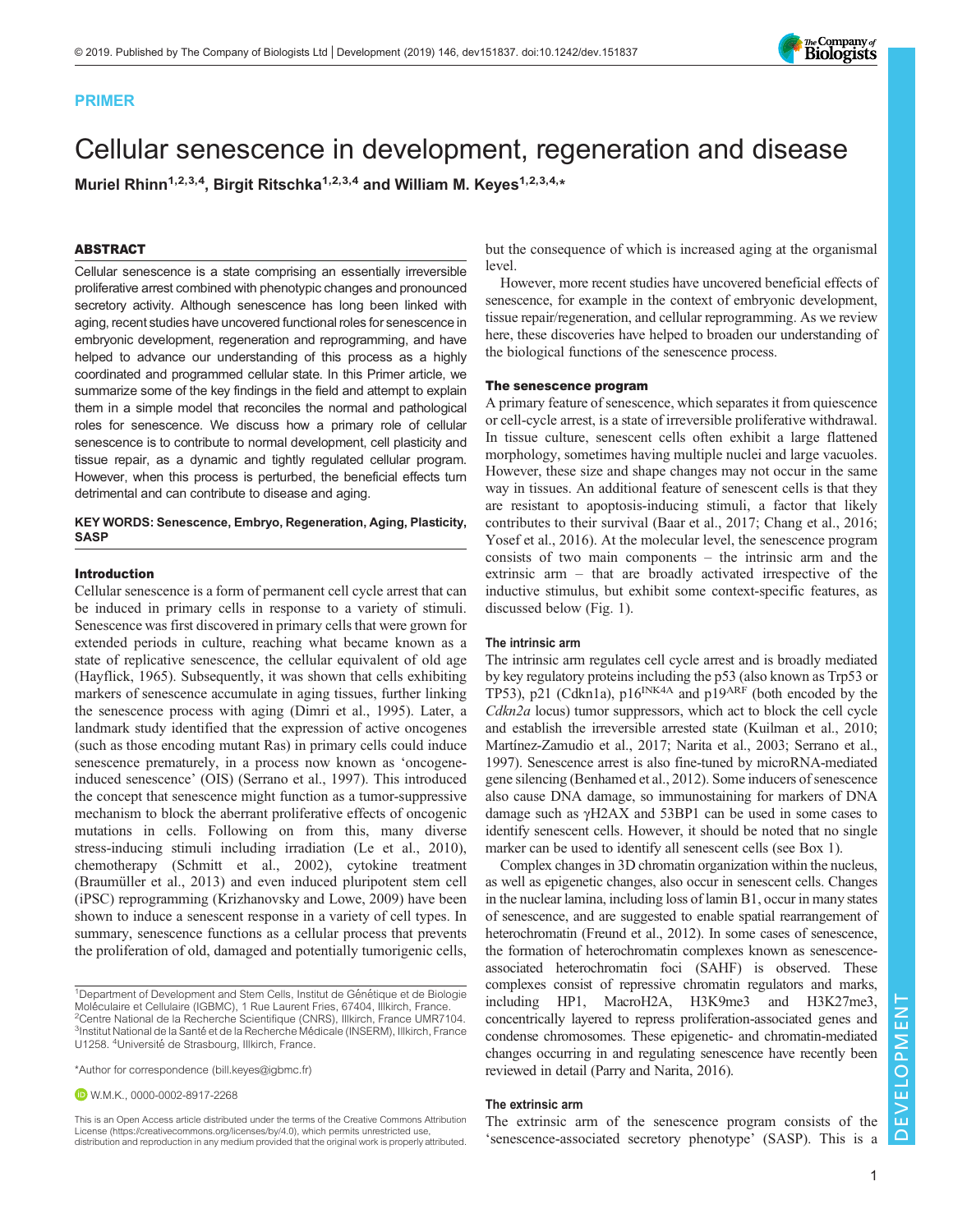<span id="page-1-0"></span>

Fig. 1. Overview of the cellular senescence program. Senescence can be induced in response to a variety of inducers (left). Once activated, the senescence program then involves a number of key factors ('mediators') that mediate both the intrinsic and extrinsic arms of the senescent response. The intrinsic arm includes the tumor suppressor genes p53, p21, p16<sup>INK4A</sup> and p19<sup>ARF</sup>. These help to establish the cell cycle arrest and coordinate the complex senescence program. Furthermore, the activation of transcription and signaling factors including Nfkb, Cebpß, Gata4 and p38, in addition to p53, controls the extrinsic arm, a key part of which is known as the 'senescence-associated secretory phenotype' – the secretion of a cocktail of proteins by senescent cells that enables their interaction with the neighboring environment.

hallmark feature of senescent cells that reflects their ability, even though they are arrested from proliferation, to produce a rich secretome to interact with their external environment [\(Coppé et al.,](#page-7-0) [2008](#page-7-0)). Although a detailed understanding of the composition of the SASP is still emerging, it is broadly composed of growth factors, cytokines, chemokines, and extracellular matrix (ECM) and ECMremodeling proteins [\(Acosta et al., 2013; Coppé et al., 2010b](#page-7-0); [Freund et al., 2010\)](#page-8-0) (Fig. 1). The regulation of this secretion is also highly coordinated and dynamic. Primary transcriptional regulators of the SASP include the Nfkb, Cebpβ, p53 and Gata4 transcription factors [\(Acosta et al., 2008;](#page-7-0) [Kang et al., 2015](#page-8-0); [Kuilman et al., 2008\)](#page-8-0), but also p38 MAPK, which regulates a DNA damage-independent SASP [\(Freund et al., 2011](#page-8-0)), and Notch1, which orchestrates a switch in SASP composition during senescence onset ([Hoare et al., 2016\)](#page-8-0). In addition, there is a pronounced epigenetic regulatory component to SASP control, with MLL1 (KMT2A), HMGB2, H2A.J and MacroH2A relocalization occurring early after senescence induction to regulate SASP gene expression [\(Aird et al., 2016](#page-7-0); [Capell et al., 2016; Chen et al., 2015; Contrepois et al., 2017\)](#page-7-0). Although it is not yet known how SASP composition differs precisely in response to different stimuli, or between cell types, it is clear that the strength and mode of senescence induction is reflected in the SASP. For example, senescence induced by oncogenes such as the Ras genes, or following DNA damage, results in a more pronounced SASP than that induced by other factors [\(Coppé et al.,](#page-7-0) [2008](#page-7-0); [Rodier et al., 2009\)](#page-9-0).

Why senescent cells secrete such a rich cocktail of factors has been the subject of many studies. Initially, primary functions attributed to the SASP included reinforcement of cell cycle arrest by cytokines such as IL6 or IL8 via the CCR2 receptor ([Acosta et al.,](#page-7-0) [2008](#page-7-0); [Kuilman et al., 2008](#page-8-0)). Further, it was found that chronic exposure to the SASP can induce senescence in a paracrine manner in neighboring cells [\(Acosta et al., 2013](#page-7-0)). Functionally, some SASP proteins such as Csf1, Ccl2 and IL8 (Cxcl15) promote the recruitment of immune cells, including macrophages and natural killer (NK) cells, which remove senescent cells [\(Krizhanovsky](#page-8-0) [et al., 2008](#page-8-0); [Lujambio et al., 2013](#page-8-0); [Xue et al., 2007\)](#page-9-0). Such functions are in agreement with reinforcing the tumor suppressive role of senescence. Recently, additional cellular features of senescent cells and SASP regulation have been described, including the buddingoff of chromatin fragments from senescent nuclei [\(Ivanov et al.,](#page-8-0) [2013](#page-8-0)). Interestingly, these senescence-associated nuclear fragments are recognized by the anti-viral defense response, activating the cGAS-STING pathway, which contributes to SASP control ([Dou](#page-7-0) [et al., 2017](#page-7-0); [Gluck et al., 2017](#page-8-0); [Yang et al., 2017\)](#page-9-0). However,

additional effects of the SASP have also been discovered, such as the ability to induce proliferation, angiogenesis or epithelialmesenchymal transition (EMT) in neighboring or cancer cells [\(Coppet al., 2010a](#page-7-0), [2006;](#page-7-0) [Gonzalez-Meljem et al., 2018; Krtolica](#page-8-0) [et al., 2001\)](#page-8-0). Together, these effects have suggested broader biological roles for senescent cells and the SASP, which are harder to reconcile with a simple tumor suppressive or aging function.

# Senescence in disease and aging

Much of what we know about the role of senescence comes from in vivo genetic manipulation of either the cell-intrinsic or the cellextrinsic aspects of senescence in different contexts of cancer and aging. In 2005, a series of studies demonstrated that oncogenic mutations in different contexts activate senescence *in vivo*, as had been previously shown in cells in culture, and that pre-malignant lesions, including papilloma or adenomas in the skin, lung, pancreas, lymphoma and prostate, form through an accumulation of senescent cells [\(Braig et al., 2005; Chen et al., 2005](#page-7-0); [Collado](#page-7-0) [et al., 2005;](#page-7-0) [Lazzerini Denchi et al., 2005;](#page-8-0) [Michaloglou et al.,](#page-9-0) [2005\)](#page-9-0). Furthermore, these studies demonstrated that inactivation of the cell-intrinsic senescence machinery, through loss of function of key senescence genes such as  $p53$ ,  $p16^{INK4A}$  or  $p19^{ARI}$ , prevents full senescence arrest and allows senescence bypass and malignant progression. These findings supported the notion that senescence is a tumor-suppressive barrier to cancer formation, and demonstrated how the most frequently mutated tumor suppressors in human cancers help protect from cancer by inducing senescence. In support of this, subsequent elegant studies have reported that the reexpression of p53 within p53-deficient solid tumors leads to reactivation of senescence in tumor cells ([Xue et al., 2007\)](#page-9-0). Interestingly here, the induced senescent tumor cells also activate an SASP and are actively removed by the immune system, showing how both the cell-intrinsic and cell-extrinsic arms of senescence can have tumor suppressive function ([Lujambio et al., 2013](#page-8-0); [Xue](#page-9-0) [et al., 2007\)](#page-9-0).

However, although the regulated induction of senescence is beneficial in preventing tumor formation, prolonged aberrant persistence of senescent cells can have detrimental effects in promoting cancer. For example, if the timely clearance of OIS cells by the immune system is perturbed, this leads directly to tumor formation [\(Kang et al., 2011](#page-8-0)). Similarly, although chemotherapy can, in part, exert beneficial effects by inducing tumor-cell senescence [\(Schmitt et al., 2002](#page-9-0)), the persistence of therapy-induced senescent cells can, via the SASP, promote tumor recurrence and metastasis [\(Demaria et al., 2017;](#page-7-0) [Zacarias-Fluck et al., 2015\)](#page-9-0).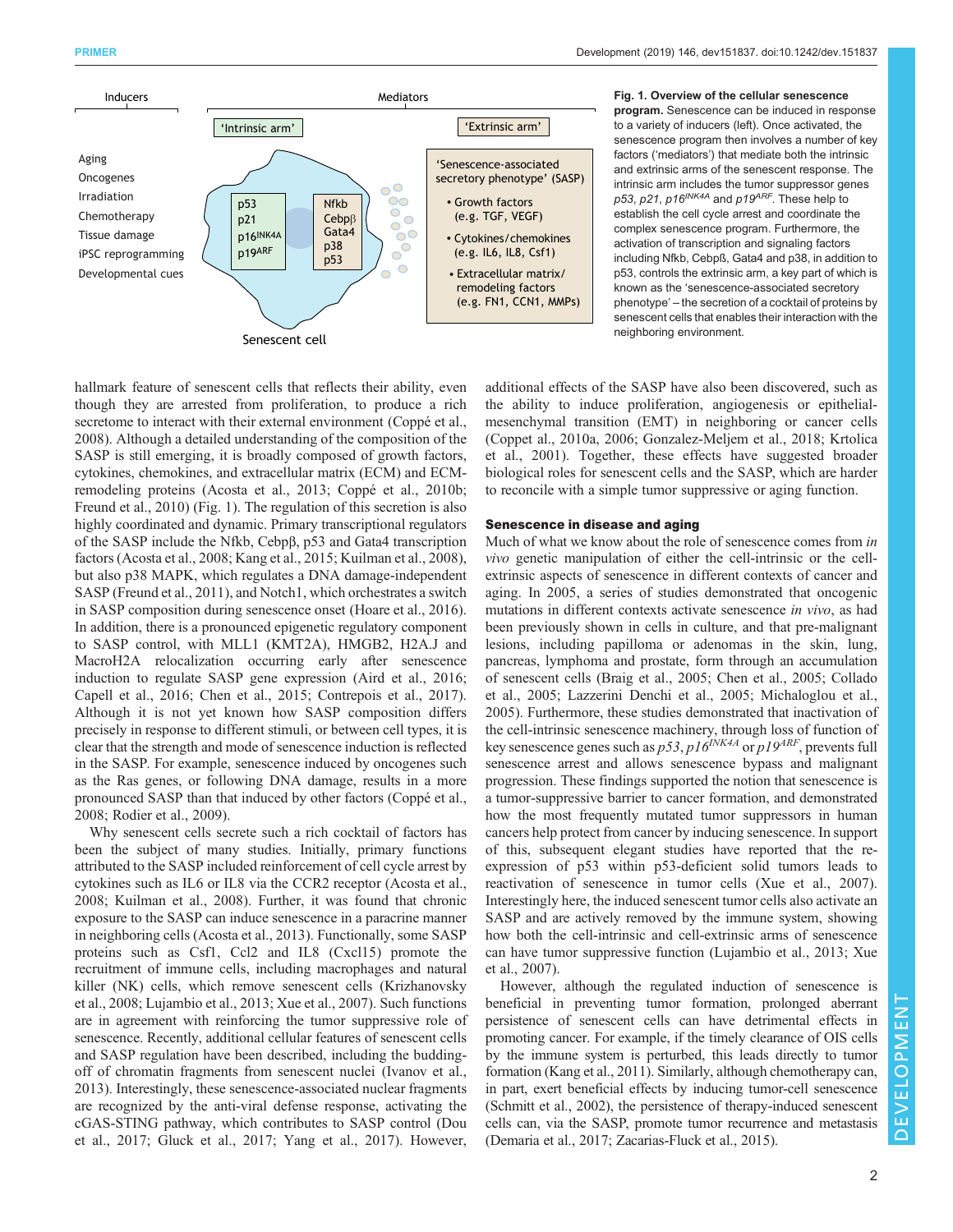# <span id="page-2-0"></span>Box. 1. Markers of senescence

One of the main challenges in senescence research is that there is currently no single marker that can be used to identify all senescent cells. The most commonly used is 'senescence-associated β-galactosidase' (SA-ß-gal), which makes use of the increased amount and activity of the enzyme β-galactosidase in enlarged lysosomes, which catalyzes a color reaction in cells at lower pH, turning them blue in the presence of X-gal ([Dimri et al., 1995](#page-7-0)). This is analogous to the staining of lacZ reporter mice, but at a lower pH (5.5) and in the absence of a transgene, using instead the endogenous β-galactosidase gene Glb1. However, it is possible to have senescent cells that do not stain with SA-ß-gal, as demonstrated in cells lacking Glb1 ([Lee et al., 2006\)](#page-8-0) and, for example, in mouse papilloma ([Ritschka et al., 2017\)](#page-9-0). Conversely, it is possible to have false-positive staining from macrophages ([Hall et al., 2017](#page-8-0)). In addition, it appears that some tissues in the embryo stain positive for SAß-gal while not expressing other key markers such as p21 ([Huang and](#page-8-0) [Rivera-Pérez, 2014\)](#page-8-0). Therefore, caution and diligence are needed when claiming senescence identification and, at a minimum, cells that are suggested to be senescent should exhibit a combination of senescence markers and features. Importantly, efforts are ongoing to identify potential new markers of senescence, including cell-surface proteins ([Althubiti et al., 2014](#page-7-0); [Kim et al., 2017](#page-8-0); [Sagiv et al., 2016](#page-9-0)), commonly expressed senescence genes [\(Hernandez-Segura et al., 2017;](#page-8-0) [Wiley](#page-9-0) [et al., 2017](#page-9-0)) and histological stains ([Evangelou et al., 2017](#page-7-0)).

The senescence process has long been linked to aging, including in the original study demonstrating that aging human skin has increased numbers of cells that are positive for the senescence marker senescence-associated beta-galactosidase (SA-ß-gal) ([Dimri](#page-7-0) [et al., 1995\)](#page-7-0). In addition, the de-repression of senescence mediators including  $p16^{INK4A}$  occurs during chronological aging, and contributes to loss of regenerative capacity in many tissues [\(Bracken et al., 2007](#page-7-0); [Krishnamurthy et al., 2006](#page-8-0); [Krishnamurthy](#page-8-0) [et al., 2004](#page-8-0); [Sousa-Victor et al., 2014](#page-9-0)). In recent years, perhaps the most conclusive data linking senescence with organismal aging has come from the use of senescence 'deletor' mouse models, in which cells expressing  $p16^{INK4A}$  are selectively targeted for elimination [\(Baker et al., 2016](#page-7-0), [2011\)](#page-7-0). In such models, the removal of senescent cells results in significant improvements in health and vigor, and also in lifespan. These studies unequivocally demonstrate how the accumulation of senescent cells during aging can have a negative impact on health and lifespan. Although these effects were primarily shown in response to targeting the cell-intrinsic program, it is likely that the SASP is also diminished in these models.

Similar studies using senescence-ablation mouse models have uncovered detrimental effects of senescent-cell accumulation in many other diseases, including osteoarthritis [\(Jeon et al., 2017\)](#page-8-0), osteoporosis ([Farr et al., 2017\)](#page-7-0), atherosclerosis [\(Childs et al., 2016\)](#page-7-0), Parkinson's [\(Chinta et al., 2018\)](#page-7-0), Alzheimer's [\(Bussian et al., 2018](#page-7-0); [Musi et al., 2018\)](#page-9-0) and others, whereas the selective deletion of p16INK4A-positive cells improves many disease symptoms. The use of such models has spurred the search for new strategies to eliminate senescent cells, including drugs ('senolytics') and nanoparticles that eliminate senescent cells ('senotherapy'), which have been found to improve health or aging in many cases ([Baar et al., 2017](#page-7-0); Chang et al., 2016; [Muñoz-Espín et al., 2018](#page-9-0); [Schafer et al., 2017](#page-9-0); [Xu et al.,](#page-9-0) [2018](#page-9-0); [Yosef et al., 2016](#page-9-0)). In addition, new and previously known drugs are being investigated as SASP modulators for potential therapeutic uses, including glucocorticoids, metformin, Jak/Stat inhibitors and others [\(Soto-Gamez and Demaria, 2017\)](#page-9-0), and possibly even small molecules targeting STING (also known as [Tmem173\)](http://www.informatics.jax.org/marker/MGI:1919762) ([Haag et al., 2018\)](#page-8-0). Together, such approaches highlight how the accumulation of senescent cells can be detrimental to health

and demonstrate the beneficial effects of senescent cell elimination or manipulation.

# Roles for senescence in development, regeneration and reprogramming

As described above, much of what we understand about senescence has been extrapolated from studies of disease or aging. However, more recent discoveries of beneficial roles for senescence in nondisease conditions has helped to create a clearer understanding of the physiological function of senescence.

# Wound repair

Beneficial roles for senescent cells have been described in various conditions of wound repair. After wounding, the deposition of ECM aids the repair process but, if excessive, can result in fibrosis, which subsequently impairs proper repair. Senescence has been demonstrated to have a role in wound repair and the fibrotic response in a number of tissues, including the liver [\(Krizhanovsky](#page-8-0) [et al., 2008\)](#page-8-0), skin ([Jun and Lau, 2010](#page-8-0)), lung ([Schafer et al., 2017\)](#page-9-0) and heart ([Zhu et al., 2013\)](#page-9-0). In a mouse model of liver damage and fibrosis, senescent hepatic stellate cells were identified in the fibrotic lesions [\(Krizhanovsky et al., 2008\)](#page-8-0). Interestingly, induction of damage in mice deficient for both the  $p53$  and  $p16^{INK4A}$  genes, which exhibit an almost complete absence of senescence, results in increased fibrosis, suggesting that senescence limits the size of the fibrotic scar. Furthermore, the senescent cells in this context were shown to secrete SASP factors that promote the recruitment of immune cells, in particular NK cells, which subsequently eliminate senescent cells and the fibrosis. Thus, in response to tissue damage, senescence can arrest the proliferation of damaged cells, limit scar formation and program the removal of senescent cells by recruiting immune cells. However, in the absence of proper removal, an accumulation of senescent and fibrotic tissue occurs.

Indeed, the contribution of the senescent cells to the fibrotic lesion appears to depend in part on their duration and level of activation. For example, in the skin, the matricellular protein CCN1 becomes expressed following wound induction and activates a senescence response in fibroblasts, including DNA damage and p53 and  $p16^{INK4A}$  expression [\(Jun and Lau, 2010](#page-8-0)). As in the liver, this coordinated response limits the fibrotic scar and contributes to the wound healing process. In skin wounds, the SASP also plays a role, whereby senescent fibroblasts and endothelial cells secrete an SASP containing PDGF-AA. Surprisingly, premature elimination of these transient senescent cells using a senescence-deletor mouse model results in impaired wound healing, demonstrating how senescent cells and the SASP are required for optimal healing ([Demaria et al.,](#page-7-0) [2014\)](#page-7-0). However, in mouse models of idiopathic lung fibrosis induced by bleomycin treatment, senescent cells accumulate and contribute to the fibrotic disorder, whereas their elimination improves the condition [\(Schafer et al., 2017\)](#page-9-0). Therefore, it seems likely that coordinated and timely production of senescent cells is beneficial in controlling the wound and early fibrotic response. However, if this becomes mis-regulated, senescent cell accumulation can have a negative impact on tissue repair.

It is not only mice that exhibit senescence following injury. The transient induction of senescent cells has been observed following limb amputation in the salamander; these cells are subsequently cleared by macrophages ([Yun et al., 2015](#page-9-0)). Interestingly, the elimination of macrophages in this context results in persistent senescence and impaired regeneration, further supporting the idea that timely removal of senescent cells is needed for tissue repair and regeneration. Interestingly, salamanders appear not to accumulate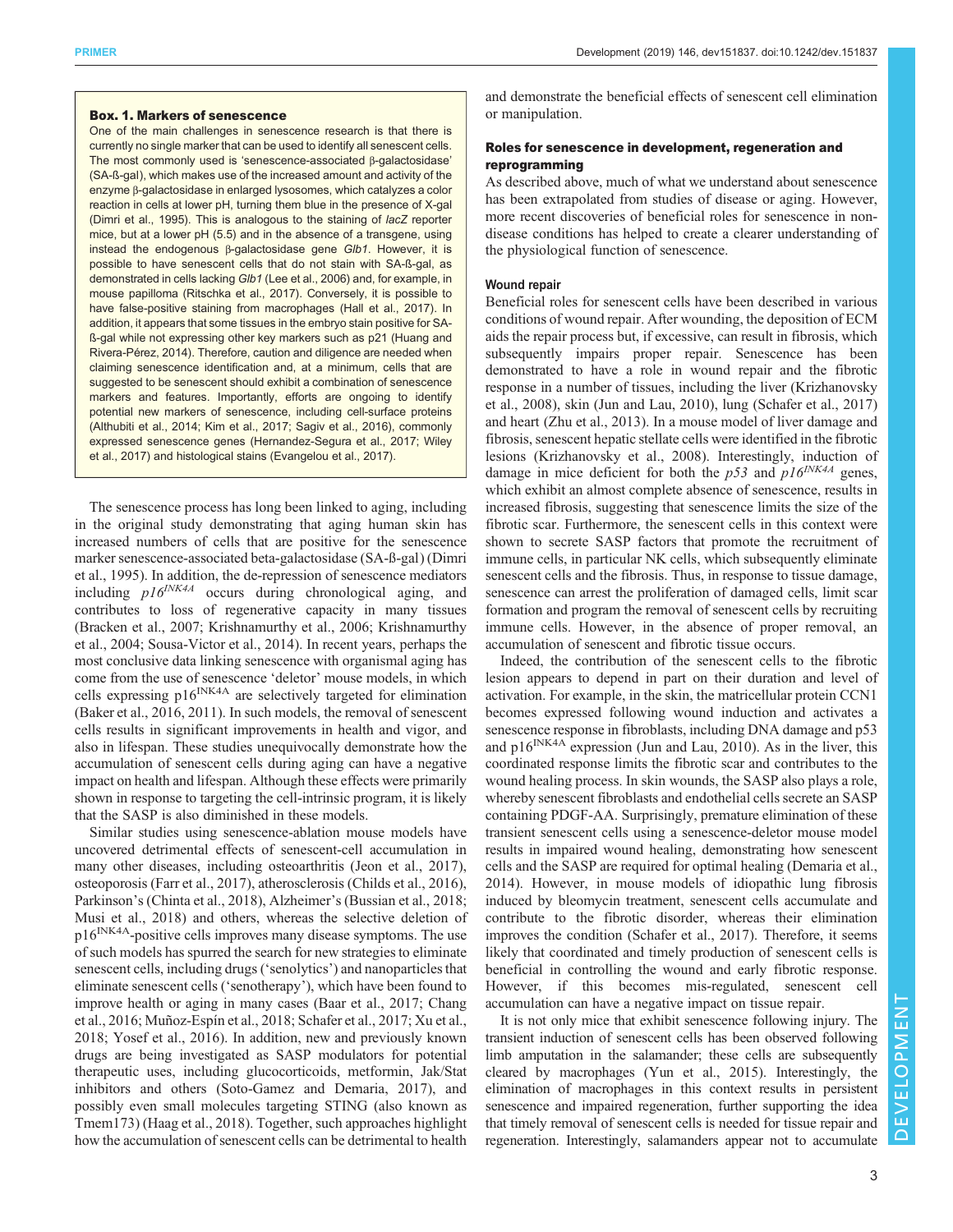senescent cells with additional damage, as these cells are consistently cleared even upon repeated amputation [\(Yun et al., 2015\)](#page-9-0).

# Developmental senescence

The discovery of cells exhibiting markers and features of senescence in developing embryos was an exciting finding. This was primarily based on studies describing senescent cells in mouse embryos [\(Muñoz-Espin et al., 2013; Storer et al., 2013](#page-9-0)). However, cells bearing some or many features of senescence have also been described in human ([Muñoz-Espin et al., 2013\)](#page-9-0), chicken [\(Storer](#page-9-0) [et al., 2013;](#page-9-0) [Gibaja et al., 2019](#page-8-0)), quail [\(Nacher et al., 2006\)](#page-9-0), Xenopus ([Davaapil et al., 2017](#page-7-0)), axolotl [\(Davaapil et al., 2017](#page-7-0); [Villiard et al., 2017\)](#page-9-0), zebrafish ([Villiard et al., 2017](#page-9-0)) and naked mole rat [\(Zhao et al., 2018\)](#page-9-0) embryos (Table 1).

In the mouse, the incidence and distribution of senescence was initially described between embryonic day 9.5 and 15.5 [\(Muñoz-](#page-9-0)[Espin et al., 2013](#page-9-0); [Storer et al., 2013](#page-9-0)). Staining of embryos with the senescence marker SA-ß-gal identified many tissues containing senescent cells, including the apical ectodermal ridge (AER) of the developing limb, the hindbrain roofplate, the mesonephros, the neural tube, the endolymphatic sac, the pharyngeal arches, the tip of the tail and the gut endoderm (Table 1). Interestingly, in many cases, senescent cells were found in signaling centres, with the secretory function of these structures contributing to cell fate specification and tissue patterning.

Other studies similarly described cells bearing markers of senescence in a variety of organisms, including Xenopus, axolotl and zebrafish, in tissues including the pronephros, olfactory epithelium, nerve fascicles, yolk sac, midbrain and hindbrain (Table 1) [\(Davaapil et al., 2017;](#page-7-0) [Nacher et al., 2006; Villiard et al.,](#page-9-0) [2017](#page-9-0); [Zhao et al., 2018\)](#page-9-0). Furthermore, senescent cells have been described in the extra-embryonic tissues of the placenta in mouse and human, where cell-cell fusion between maternal and fetal cells leads to senescence in the resulting syncytiotrophoblasts ([Chuprin et al., 2013\)](#page-7-0).

Initially identified using SA-ß-gal, cells in the mouse were deemed senescent based on their expression of multiple markers including SAß-gal, p21 and SASP factors, but also according to their proliferative arrest and ultimate clearance by macrophages. Interestingly, these cells were shown to be negative for other senescence markers including p53, p16<sup>INK4A</sup>, p19<sup>ARF</sup> and markers of DNA damage, suggesting that senescence in the embryo might represent a different or simpler type of senescence. In addition, although p21-deficient animals are, for the most part, developmentally normal, it was shown that they have mild patterning defects in the limbs, kidneys and vagina [\(Muñoz-Espin](#page-9-0) [et al., 2013; Storer et al., 2013](#page-9-0)). Furthermore, interference with the senescence program by chemical means (using TGFß or ERK inhibition), and more recently by senolytic treatment, leads to patterning defects [\(Muñoz-Espin et al., 2013](#page-9-0); [Storer et al., 2013](#page-9-0); [Davaapil et al., 2017](#page-7-0); [Gibaja et al., 2019\)](#page-8-0).

Overall, the emerging details suggest that senescent cells may have multiple functions in the embryo. Senescent cells that appear in the embryo arise in very precise patterns in time and space, appearing during specific time windows, before subsequently disappearing, demonstrating that the induction, presence and removal of these cells is a tightly controlled programmed cellular process. Moreover, it should be emphasized that this occurs identically in every embryo, and the cells do not display markers of damage, demonstrating that this is not a stochastic damage response activated to eliminate some damaged cells, but rather that this is a normal programmed developmental process, under the control of highly organized instruction processes. Given their secretory nature, it appears that these cells contribute to the finetuning of cell fate specification and tissue patterning. However, these cells are subsequently removed, demonstrating a remodeling effect of their clearance on tissue patterning and removal of transient structures. In such a way, senescent cells act as a complementary process to apoptosis, which is also known to be important for development ([Fuchs and Steller, 2011\)](#page-8-0), and may even share common regulatory signals [\(Lorda-Diez et al., 2015\)](#page-8-0).

# Plasticity and reprogramming

Senescence is also intricately linked with cellular reprogramming, with studies of iPSCs providing key clues. Indeed, expression of the four reprogramming factors Oct4 [\(Pou5f1](http://www.informatics.jax.org/marker/MGI:101893)), Sox2, Klf4 and Myc (OSKM) causes widespread induction of senescence markers in cells that ultimately do not undergo reprogramming, whereas those that successfully reprogram manage to silence key senescence mediators. In addition, elimination of the senescence genes  $p53$ ,  $p16^{INK4A}$ ,  $p19^{ARF}$ or  $p21$  significantly increases the efficiency of reprogramming, demonstrating that cell-intrinsic senescence is a barrier to reprogramming [\(Banito et al., 2009](#page-7-0); [Hong et al., 2009](#page-8-0); [Kawamura](#page-8-0) [et al., 2009; Li et al., 2009](#page-8-0); [Marion et al., 2009;](#page-8-0) [Utikal et al., 2009\)](#page-9-0).

Recent in vivo reprogramming studies have further increased our understanding of this connection. Interestingly, induction of reprogramming in tissues also activates a senescence response, but in cells adjacent to those that undergo reprogramming [\(Mosteiro et al.,](#page-9-0) [2016](#page-9-0)). It appears that the SASP, and in particular IL6 from the senescent cells, enhances OSKM activity and reprogramming in nearby cells. Similarly, activation of the reprogramming factors in a muscle damage environment has demonstrated that damage- and ageinduced senescence also favors the reprogramming of muscle satellite cells via the SASP ([Chiche et al., 2017](#page-7-0); [Mosteiro et al., 2016\)](#page-9-0). However, it was also shown that cyclic short-term expression of the reprogramming factors in vivo does not induce senescence, but instead promotes regeneration and improves aging ([Ocampo et al., 2016\)](#page-9-0).

It is not only in the context of reprogramming that senescence exerts beneficial effects on cell plasticity and regeneration. A recent study using oncogene- and irradiation-induced senescence in primary

Table 1. A list of organisms and their associated tissues in which senescent cells have been described during embryonic development

| Species   | Location of senescent cells                                                                                                                                                      | Reference(s)                                                           |
|-----------|----------------------------------------------------------------------------------------------------------------------------------------------------------------------------------|------------------------------------------------------------------------|
| Mouse     | Apical ectodermal ridge (AER), hindbrain roofplate, mesonephros, endolymphatic sac,<br>pharyngeal arches, gut endoderm, neural tube, tip of tail, placental syncytiotrophoblasts | Muñoz-Espin et al., 2013; Storer et al., 2013;<br>Chuprin et al., 2013 |
| Human     | Mesonephros, endolymphatic sac                                                                                                                                                   | Muñoz-Espin et al., 2013                                               |
| Chick     | Pharyngeal arches, neural tube, AER, eye, otic pore, endolymphatic duct                                                                                                          | Storer et al., 2013; Gibaja et al., 2019                               |
| Quail     | Mesonephros                                                                                                                                                                      | Nacher et al., 2006                                                    |
| Zebrafish | Yolk sac, gut                                                                                                                                                                    | Villiard et al., 2017                                                  |
| Axolotl   | Pronephros, olfactory epithelium nerve fascicles, lateral organs, gums                                                                                                           | Davaapil et al., 2017; Villiard et al., 2017                           |
| Xenopus   | Cement gland, midbrain, hindbrain, pronephros                                                                                                                                    | Davaapil et al., 2017                                                  |
| Naked     | Nail bed, skin (dermis, hair follicle), bone marrow                                                                                                                              | Zhao et al., 2018                                                      |
| mole rat  |                                                                                                                                                                                  |                                                                        |

DEVELOPMENT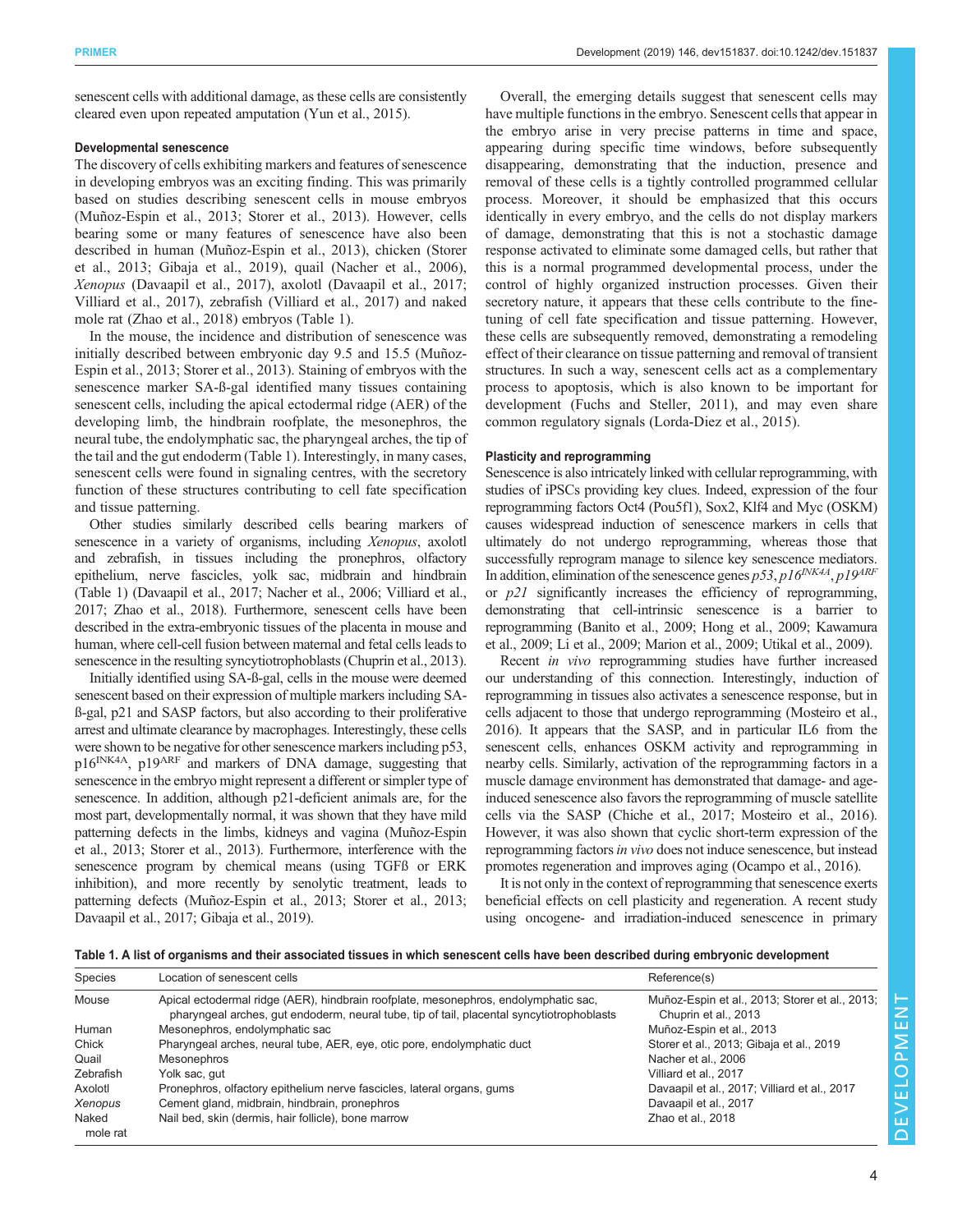

Fig. 2. Senescence and reprogramming. Summary of recent findings describing roles for senescent cells in promoting plasticity and reprogramming. It has been described that transient exposure to the SASP promotes plasticity and increases iPSC reprogramming capacity, ultimately favoring tissue repair and regeneration. However, chronic exposure to the SASP, although also sufficient to induce markers of plasticity and reprogramming, activates a cell-intrinsic senescence block to aberrant stemness and, ultimately, can contribute to tumor suppression and/or aging.

mouse keratinocytes showed that the SASP can induce a skin stem cell fate [\(Ritschka et al., 2017\)](#page-9-0). Remarkably, primary mouse keratinocytes transiently exposed to the SASP undergo dedifferentiation to become functional hair follicle stem cells that can regenerate the skin when grafted into mice. However, prolonged exposure to the SASP, although further increasing stem cell gene expression, subsequently activates cell-intrinsic senescence arrest and results in papilloma formation in vivo [\(Ritschka et al., 2017\)](#page-9-0). More recently, two studies have identified how transient senescence contributes to heart regeneration, whereas elimination of senescent cells blocks proper heart regeneration [\(Feng et al., 2019;](#page-7-0) [Sarig et al., 2019\)](#page-9-0).

Together, these studies suggest that a key role of the SASP is to alter the plasticity of neighboring cells (Fig. 2). Transient exposure to the SASP increases the efficiency of reprogramming factors, and also favors plasticity and regeneration in tissues such as the skin, liver, muscle and heart [\(Chiche et al., 2017](#page-7-0); [Feng et al., 2019](#page-7-0); [Mosteiro](#page-9-0) [et al., 2016; Ritschka et al., 2017](#page-9-0); [Sarig et al., 2019\)](#page-9-0). However, if exposure to the SASP is prolonged, as shown in the context of the skin [\(Ritschka et al., 2017](#page-9-0)), then the resulting increased plasticity is likely sensed by target cells as abnormal or tumorigenic, and is subsequently blocked by the activation of cell-intrinsic barrier mechanisms. In a similar way, intrinsic senescence blocks reprogramming, and only those cells that can evade senescence can become iPSCs.

# Reconciling the varied functions of senescence

Although the roles for cellular senescence in tissue development and reprogramming may initially appear to be different from those in cancer and aging, it is quite straightforward to reconcile their disparate functions. Below, we attempt to simplify and integrate our understanding of senescence biology into a simple scheme, based on the premise that transient and controlled induction of senescent cells is the desired scenario, and that the accumulation of senescent cells in aging and disease involves an aberrant mis-regulation of this program [\(Fig. 3\)](#page-5-0).

## Senescence in a physiological setting Initiation

In the various settings described above, the senescence program is initiated, leading to commitment to cell cycle arrest and SASP establishment. In the embryo, this does not appear to involve DNA damage but instead is instructed by reciprocal signaling between secreted factors including TGFβ, and is mediated by p21. In adult tissue, tumor-suppressive senescence induction appears more complex, involving additional tumor suppressor genes including  $p16^{NKAA}$ ,  $p19^{ARF}$  and  $p53$ .

# SASP

The arrested cell then secretes a cocktail of factors including ECM-modifiers, growth factors and cytokines that together function to instruct tissue repair, fibrosis, patterning and immune-cell recruitment. It is very probable that this secretion is controlled over time to adapt to the status of the tissue, while also acting to provide optimal growth conditions and to recruit the immune system in advance to where it will be needed. In addition, the SASP may play a role in macrophage polarization [\(Lujambio et al., 2013](#page-8-0)).

#### Patterning and plasticity

In some ways, it appears that senescent cells can function as a local regenerative niche or signaling center. The SASP induces functional changes in neighboring cells, including patterning and plasticity, as well as proliferation, angiogenesis or EMT. During limb development, the gradient of factors secreted from the AER (in combination with posterior signals) establishes plasticity in the limb mesenchyme [\(Cooper et al., 2011](#page-7-0); [Rosello-Diez et al., 2011](#page-9-0)). It appears that a similar function might be partially reactivated when senescence is induced postnatally, using oncogenes, irradiation or iPSC reprogramming [\(Mosteiro et al., 2016; Ritschka et al., 2017\)](#page-9-0), or during heart regeneration [\(Feng et al., 2019](#page-7-0); [Sarig et al., 2019\)](#page-9-0).

### **Clearance**

The recruited immune cells (macrophages, NK cells) now contribute to the clearance of senescent cells and cellular debris. Whether the senescent cells undergo apoptosis before clearance, or are first removed by macrophages, during development remains to be shown. However, in the AER, as p21 protects senescent cells from apoptosis, the downregulation of p21 probably favors initial cell death before removal ([Vasey et al., 2011](#page-9-0)). In the context of oncogene- or damageinduced senescence, by contrast, it is likely that there is little or no apoptosis, as p21 levels are maintained ([Yosef et al., 2017\)](#page-9-0), but senescent cells are cleared by the immune system within approximately two weeks ([Kang et al., 2011;](#page-8-0) [Xue et al., 2007\)](#page-9-0). It also appears that salamanders have an efficient capacity to remove senescent cells even upon repeated wounding ([Yun et al., 2015\)](#page-9-0).

# Outcome: development/regeneration

Ultimately, it appears that senescent cells need to be removed during development/regeneration. In situations of stress and/or damage, this would ideally eliminate the initial source of the damage and SASP, whereas in the embryo, this is probably achieved when the phase of instruction of developmental senescence has passed. In each case, the outcome is the development of the mature tissue form, or restoration of the pre-damaged state.

# Senescence in a pathological setting

# Initiation

It is very likely that similar inducers can activate the senescence program in old or damaged tissue, but the rate of induction of senescence is possibly increased owing to increased levels of damage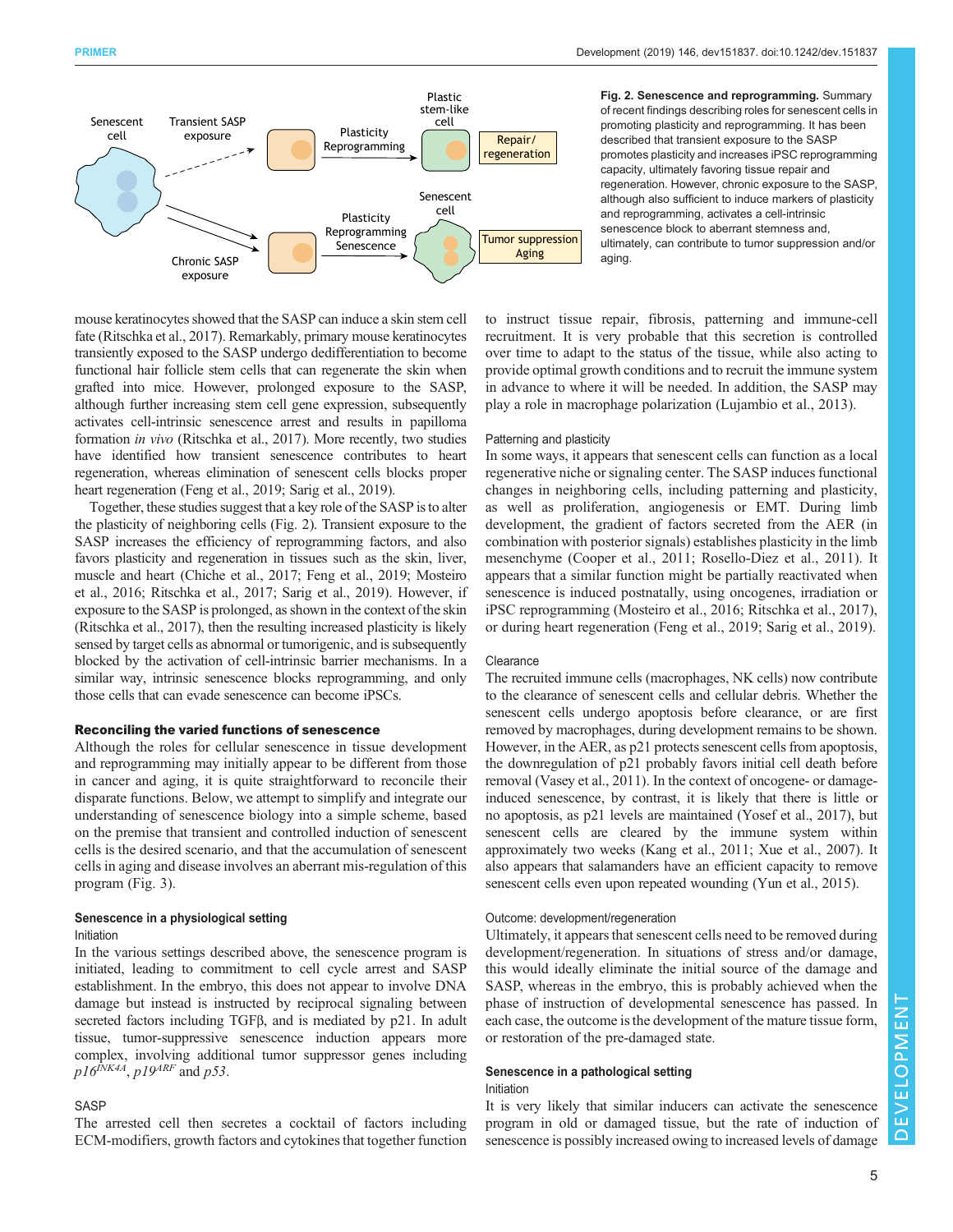<span id="page-5-0"></span>



## Fig. 3. Physiological and aberrant senescence. (A,B) Summary of the key features of senescent cells comparing transient (A) with chronic (B) senescence. In response to an inducer, a cell initiates the senescence program (blue). This cell activates the secretion of SASP factors such as cytokines and ECM factors (green circles and lines). One effect of the SASP is to favor plasticity in neighboring cells, while also recruiting immune cells such as macrophages (brown cells) to clear the senescent cell. This restores the pre-damaged state, or favors tissue development. In situations of chronic or disease states, an increased incidence of senescence results in exaggerated features of the program, including prolonged SASP, enhanced plasticity and accumulation of senescent cells, thus further enhancing tissue dysfunction and damage, and resulting in aging/ disease.

in the cells, or inductive signals accumulated with age. In addition, the clearance of senescence is probably diminished, resulting in an amplifying loop of senescence–paracrine senescence instruction.

# **SASP**

Because of the increased number of senescent cells, the SASP is also likely to be amplified or altered. For example, increased or prolonged secretion of ECM-modifying factors could alter tissue structure, contributing to the age-associated decreases in tissue renewal and maintenance, and increased fibrosis.

#### Patterning and plasticity

The functions of the SASP in inducing plasticity or dedifferentiation are also retained in aging, as increased reprogramming is seen when the OSKM factors are induced in an aged tissue ([Mosteiro et al.,](#page-9-0) [2016](#page-9-0)). It is interesting to speculate that such an induction of aberrant plasticity by senescent cells in their neighbors could lead to increased populations of tumor-initiating stem cells at risk of transformation ([Gonzalez-Meljem et al., 2017\)](#page-8-0).

#### No clearance

For unknown reasons, whether it is because there is an increased production of senescent cells, a dysfunctional immune system or altered recognition, senescent cells are not sufficiently cleared in aged tissue. This leads to an increased incidence of senescent cells and increased SASP from these cells.

## Outcome: aging/disease

Ultimately, the accumulation of non-proliferating senescent cells directly impairs tissue proliferation, contributing to disease and, in situations of advanced age, directly blocking stem cell function [\(Sousa-Victor et al., 2014\)](#page-9-0). In addition, the accumulated SASP from these cells likely continues to influence neighboring cells in an increasingly negative manner. Indeed, age-associated inflammation and SASP-factor accumulation can impact directly on stem cell function, which may be amenable to alleviation with antiinflammatory SASP-modulator drugs such as Jak/Stat inhibitors [\(Doles et al., 2012\)](#page-7-0). As such, the recent interest in genetic and drug strategies to eliminate such aberrantly accumulating senescent cells is already proving to have beneficial effects on lifespan, healthspan and disease severity [\(Baar et al., 2017;](#page-7-0) Chang et al., 2016; [Muñoz-Espín](#page-9-0) [et al., 2018](#page-9-0); [Schafer et al., 2017; Xu et al., 2018; Yosef et al., 2016\)](#page-9-0).

#### Conclusions and future directions

During recent years, cellular senescence has emerged from being considered a cell culture artefact by some, to being understood as a highly complex and dynamic cellular program with diverse roles across the lifespan of an organism. The controlled induction of senescence appears to be beneficial in many conditions including tumor suppression, development, reprogramming and regeneration. However, as with many cellular processes, its mis-regulation can be detrimental. Future studies are clearly needed to unravel how, when and why this mis-regulation occurs. Obviously, there are many avenues to explore in senescence biology (see [Box 2](#page-6-0)).

Perhaps one of the most intriguing questions is why senescent cells accumulate during aging. As of yet, we still do not explicitly understand why there are more senescent cells in aged tissues, however this likely arises through a variety of causes. For example, the locus encoding the  $p16^{INK4A}$  and  $p19^{ARF}$  genes loses repressive epigenetic marks during aging, which increases the sensitivity of these genes to be induced ([Bracken et al., 2007](#page-7-0); [Martin et al., 2014\)](#page-9-0). In addition, an accumulated SASP and tissue inflammation in aged tissue likely increases the induction of senescence, and spreads the response [\(Acosta et al., 2013;](#page-7-0) [Xu et al., 2018\)](#page-9-0), and a decline in phagocytosis during aging might also contribute to impaired removal of senescent cells ([Li, 2013](#page-8-0)). Unraveling the mechanisms behind this aberrant accumulation will undoubtedly aid the therapeutic development and use of senescent cell manipulation. In this sense, perhaps a better understanding of the efficient clearance mechanisms that enable complete removal of senescent cells in the embryo, and whether/how these mechanisms operate in aged states, could shed some light.

Regarding developmental senescence, there are many unanswered questions. For example, how can the population of senescent cells arising during development inform us more generally about the program of senescence? Are these cells in the embryo fully senescent? Or do they represent a simpler precursor state of their age-associated counterpart? Or are these populations of cells in the embryo that express a set of markers of diverse cellular functions and that, for some reason, are reactivated upon damage or aging in adult tissues? One of the common features of developmental and adult onset senescence is the high level of p21 and SA-ß-gal, but neither alone is indicative of senescence. In the embryo, there are p21 positive cells, such as those in the midbrain-hindbrain boundary [\(Trokovic et al., 2005](#page-9-0)), that do not stain with SA-ß-gal, and many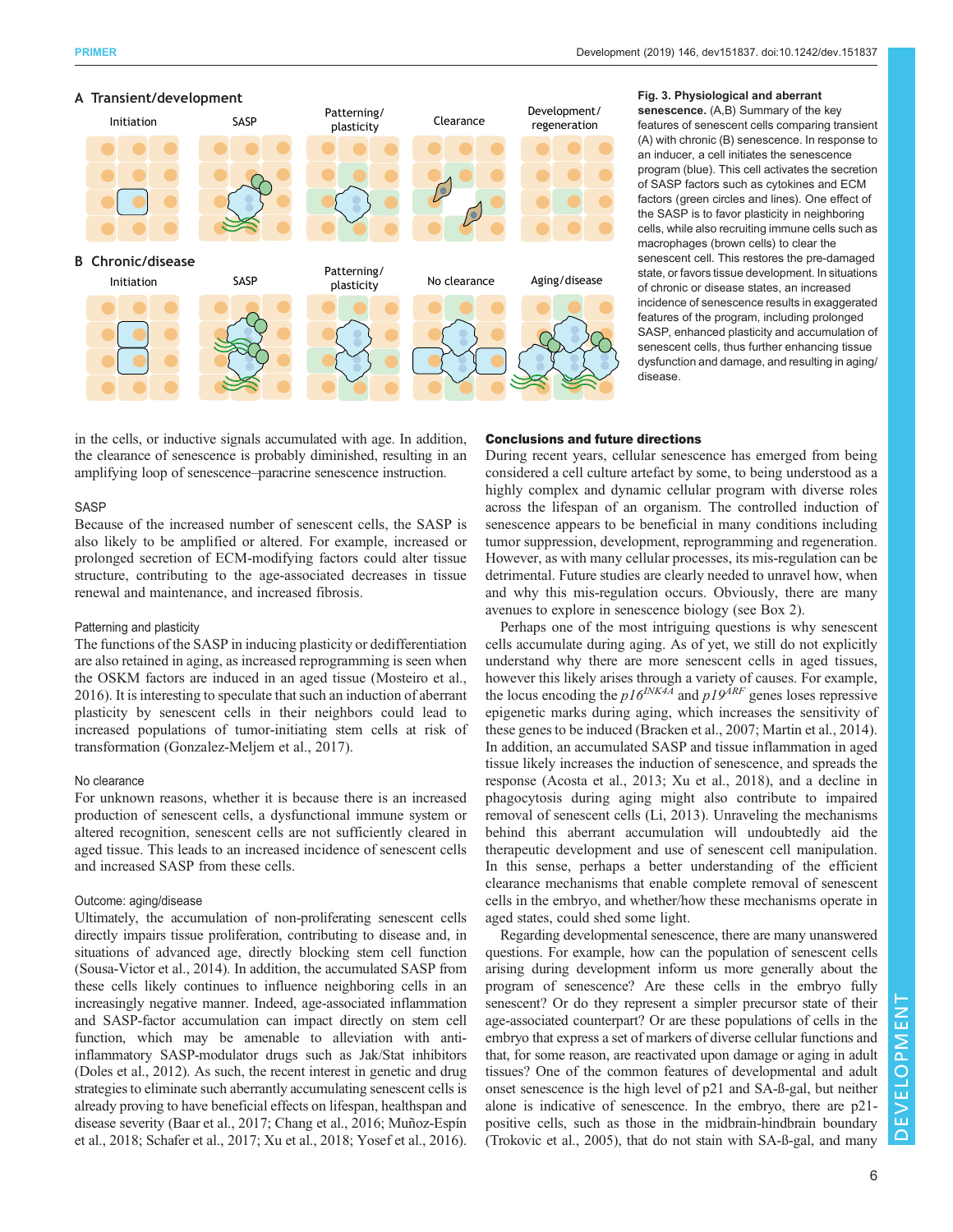# <span id="page-6-0"></span>Box. 2. Outstanding questions

- What are the main similarities and differences between developmental senescence and oncogene-induced or aging-associated senescence?
- What are the cues that regulate developmental senescence? • What are the consequences of mis-regulated senescence during development?
- Are the SASP components the same from different cell types and stimuli, how do they change over time (i.e. in early versus late senescence), and how can we distinguish SASP factors from tissue damage signals?
- Why do senescent cells accumulate during aging?

p21-positive cells may resume proliferation upon downregulation of p21 – for example, some p21-positive cells in the limb reenter the cell cycle ([Li et al., 2018](#page-8-0)). However, as fate mapping of the mature AER demonstrates, this transient structure is removed [\(Guo et al., 2003\)](#page-8-0), suggesting heterogeneity in the p21-expressing population within the limb. In addition, there are SA-ß-gal-positive cells that are not p21 positive, such as those in the visceral endoderm ([Huang and Rivera-](#page-8-0)[Pérez, 2014\)](#page-8-0). One explanation is that it is likely that the level of p21 expression, in combination with other factors, determines the irreversibly arrested state. Another more complex explanation is that there are as yet unexplained differences between cells expressing senescence markers in the embryo and those that reactivate these markers in aging or disease, and that only direct detailed comparisons will uncover these differences.

It is interesting that many sites of developmental senescence are signaling centers. Although most of the studies to date have focused on mid-late stage embryos, it will be interesting to see whether senescence plays a role in earlier stages of development and/or organizer function, or whether it could be adapted as an additional quality control process to regulate an embryonic response to damage. Given that age- and damage-associated senescent cells are highly secretory, it is tempting to speculate that senescenceinducing stimuli in these settings may be reactivating developmental pathways of plasticity and patterning instruction. However, in adult settings, the recipient cells receiving such signals may not be as plastic as those in the embryo. Indeed, tumor suppressor genes such as  $p16^{INK4A}$  and  $p19^{ARF}$ , which are silenced in the embryo, are increasingly re-expressed during aging and act to suppress regeneration ([Krishnamurthy et al., 2004\)](#page-8-0). Interestingly, these same genes are not expressed in animals that can regenerate, and their regulated induction is sufficient to block regeneration, as seen in the zebrafish tail and the axolotl spinal cord [\(Hesse et al.,](#page-8-0) [2015](#page-8-0); [Khattak et al., 2013\)](#page-8-0). Therefore, what we understand as damage-associated senescence may actually be a combination of beneficial developmental-like senescence properties, which are subsequently blocked by tumor-suppressive senescence with age. Of course, it is likely not as straightforward and simple as this, as it also appears that  $p16^{INK4A}$  expression (and not that of  $p19^{ART}$ ) contributes in some cases to the beneficial effects of senescence and the SASP, such as reprogramming, wound repair and insulin secretion, whereas p53-independent p21 expression blocks reprograming ([Demaria et al., 2014;](#page-7-0) [Helman et al., 2016](#page-8-0); [Mosteiro et al., 2016](#page-9-0), [2018\)](#page-9-0). Only a thorough comparison of senescent cells in each setting will help to understand their true biological significance. Elucidating the detailed dynamics of the senescence program at a single cell level will help resolve these questions, as will future studies using specific markers/reporters and lineage tracing studies.

Another area that requires further study is the SASP. Although it is well documented that senescent cells secrete a vast array of factors, it is equally known that many such secreted factors are activated upon tissue damage and can induce senescence. Therefore, additional work is needed to unravel the dynamics of SASP control and content, and to identify which factors represent the initial damage response and which are true SASP factors. Such studies will obviously also benefit from single cell analyses in appropriate models, including the embryo.

The current interest in identifying senolytic drugs to delay aging, improve healthspan or alleviate disease symptoms is an exciting prospect, and the possibility of finding drugs that could aid in preventing the general decline associated with the aging process is almost inconceivable. However, recent studies suggest this may be a real possibility, and the first clinical trials have begun. Of course, such drugs will have to be rigorously tested, not only for beneficial effects of senescence elimination, but also to uncover any possible downsides. As senescent cells are increasingly shown to have beneficial functions, such as aiding in regeneration or limiting fibrosis, interference with these processes may hinder tissue repair or regeneration or ultimately even aid in tumor formation or recurrence. It will be important to identify context-specific senolytics for maximum efficiency.

An irreversible cell cycle arrest is a hallmark feature used in the definition of senescence. In response to therapy, cancer cells can also undergo senescence-like arrest. However, as the intrinsic tumor-suppressive mediators of senescence may be inactivated in cancer cells, some reports suggest that individual cancer cells might 'escape' from chemotherapy-induced senescence and drive tumor recurrence. Interestingly, the cells that escape may have increased cancer stem cell properties. Although some reports suggest this is an intrinsic dedifferentiation process, others suggest that SASP factors such as IL6 and thrombospondin 1 induce plasticity and stemness [\(Achuthan et al., 2011;](#page-7-0) [Guillon et al., 2019;](#page-8-0) [Milanovic et al., 2018](#page-9-0); [Zacarias-Fluck et al., 2015](#page-9-0)). Nevertheless, the induction and persistence of senescent cells following therapy may actually promote tumor recurrence, possibly mimicking their roles in development and regeneration and, as a result, there is increasing interest in strategies to eliminate them, including using senolytics as a secondary treatment ([Demaria et al., 2017](#page-7-0); [Sieben et al., 2018\)](#page-9-0).

Finally, it is worth mentioning that the link between senescence and congenital defects remains underexplored. Given that developmental senescence is found in some of the tissues that are most susceptible to mutation and birth defects, it is tempting to speculate that mis-regulation of senescence may be causally involved. Indeed, a number of studies in mouse models, including mice deficient in p63 ([Keyes et al., 2005](#page-8-0)), PASG (Hells; [Sun et al., 2004\)](#page-9-0) and Brca1 [\(Cao et al., 2003\)](#page-7-0), have shown how mutations that affect embryonic development also induce aberrant senescence, whereas recent studies using senolytics demonstrate how mis-regulation of the normal developmental process can cause patterning defects [\(Gibaja](#page-8-0) [et al., 2019\)](#page-8-0). A better appreciation of this link will further our understanding of senescence and its role in human health and disease. It is no doubt an exciting time for senescence research.

#### Acknowledgements

We thank Matej Durik for constructive comments on the manuscript.

#### Competing interests

The authors declare no competing or financial interests.

## Funding

Work on senescence and development in W.M.K.'s lab is funded by the Fondation pour la Recherche Médicale (AJE20160635985), Fondation ARC pour la Recherche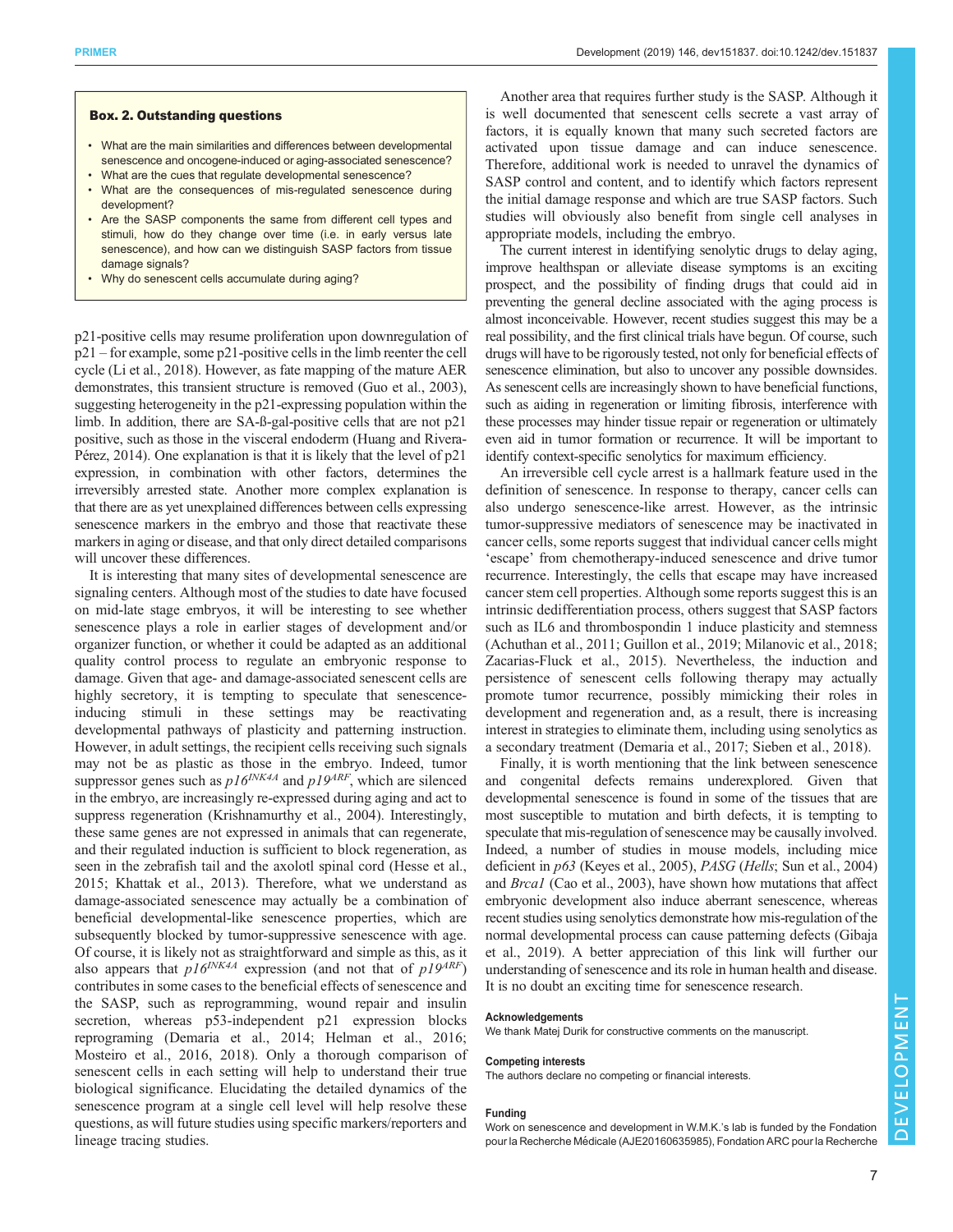<span id="page-7-0"></span>sur le Cancer (PJA20181208104), IDEX Attractivité from the Université de Strasbourg (IDEX2017) and La Fondation Schlumberger pour l'Education et la Recherche (FSER 19). Work was also supported by the grant ANR-10-LABX-0030- INRT from a French State fund managed by the Agence Nationale de la Recherche under the program Investissements d'Avenir ANR-10-IDEX-0002-02.

#### References

- [Achuthan, S., Santhoshkumar, T. R., Prabhakar, J., Nair, S. A. and Pillai, M. R.](https://doi.org/10.1074/jbc.M110.200675) [\(2011\). Drug-induced senescence generates chemoresistant stemlike cells with](https://doi.org/10.1074/jbc.M110.200675) low reactive oxygen species. J. Biol. Chem. 286[, 37813-37829. doi:10.1074/jbc.](https://doi.org/10.1074/jbc.M110.200675) [M110.200675](https://doi.org/10.1074/jbc.M110.200675)
- Acosta, J. C., O'[Loghlen, A., Banito, A., Guijarro, M. V., Augert, A., Raguz, S.,](https://doi.org/10.1016/j.cell.2008.03.038) [Fumagalli, M., Da Costa, M., Brown, C., Popov, N. et al.](https://doi.org/10.1016/j.cell.2008.03.038) (2008). Chemokine [signaling via the CXCR2 receptor reinforces senescence.](https://doi.org/10.1016/j.cell.2008.03.038) Cell 133, 1006-1018. [doi:10.1016/j.cell.2008.03.038](https://doi.org/10.1016/j.cell.2008.03.038)
- [Acosta, J. C., Banito, A., Wuestefeld, T., Georgilis, A., Janich, P., Morton, J. P.,](https://doi.org/10.1038/ncb2784) [Athineos, D., Kang, T.-W., Lasitschka, F., Andrulis, M. et al.](https://doi.org/10.1038/ncb2784) (2013). A complex [secretory program orchestrated by the inflammasome controls paracrine](https://doi.org/10.1038/ncb2784) senescence. Nat. Cell Biol. 15[, 978-990. doi:10.1038/ncb2784](https://doi.org/10.1038/ncb2784)
- [Aird, K. M., Iwasaki, O., Kossenkov, A. V., Tanizawa, H., Fatkhutdinov, N., Bitler,](https://doi.org/10.1083/jcb.201608026) [B. G., Le, L., Alicea, G., Yang, T.-L., Johnson, F. B. et al.](https://doi.org/10.1083/jcb.201608026) (2016). HMGB2 [orchestrates the chromatin landscape of senescence-associated secretory](https://doi.org/10.1083/jcb.201608026) phenotype gene loci. J. Cell Biol. 215[, 325-334. doi:10.1083/jcb.201608026](https://doi.org/10.1083/jcb.201608026)
- [Althubiti, M., Lezina, L., Carrera, S., Jukes-Jones, R., Giblett, S. M., Antonov,](https://doi.org/10.1038/cddis.2014.489) [A., Barlev, N., Saldanha, G. S., Pritchard, C. A., Cain, K. et al.](https://doi.org/10.1038/cddis.2014.489) (2014). [Characterization of novel markers of senescence and their prognostic potential in](https://doi.org/10.1038/cddis.2014.489) cancer. Cell Death Dis. 5[, e1528. doi:10.1038/cddis.2014.489](https://doi.org/10.1038/cddis.2014.489)
- [Baar, M. P., Brandt, R. M. C., Putavet, D. A., Klein, J. D. D., Derks, K. W. J.,](https://doi.org/10.1016/j.cell.2017.02.031) [Bourgeois, B. R. M., Stryeck, S., Rijksen, Y., van Willigenburg, H., Feijtel,](https://doi.org/10.1016/j.cell.2017.02.031) D. A. et al. [\(2017\). Targeted Apoptosis of Senescent Cells Restores Tissue](https://doi.org/10.1016/j.cell.2017.02.031) [Homeostasis in Response to Chemotoxicity and Aging.](https://doi.org/10.1016/j.cell.2017.02.031) Cell 169, 132-147.e116. [doi:10.1016/j.cell.2017.02.031](https://doi.org/10.1016/j.cell.2017.02.031)
- [Baker, D. J., Wijshake, T., Tchkonia, T., LeBrasseur, N. K., Childs, B. G., van de](https://doi.org/10.1038/nature10600) [Sluis, B., Kirkland, J. L. and van Deursen, J. M.](https://doi.org/10.1038/nature10600) (2011). Clearance of p16Ink4a[positive senescent cells delays ageing-associated disorders.](https://doi.org/10.1038/nature10600) Nature 479, [232-236. doi:10.1038/nature10600](https://doi.org/10.1038/nature10600)
- [Baker, D. J., Childs, B. G., Durik, M., Wijers, M. E., Sieben, C. J., Zhong, J.,](https://doi.org/10.1038/nature16932) [Saltness, R. A., Jeganathan, K. B., Verzosa, G. C., Pezeshki, A. et al.](https://doi.org/10.1038/nature16932) (2016). [Naturally occurring p16\(Ink4a\)-positive cells shorten healthy lifespan.](https://doi.org/10.1038/nature16932) Nature 530, [184-189. doi:10.1038/nature16932](https://doi.org/10.1038/nature16932)
- [Banito, A., Rashid, S. T., Acosta, J. C., Li, S., Pereira, C. F., Geti, I., Pinho, S.,](https://doi.org/10.1101/gad.1811609) [Silva, J. C., Azuara, V., Walsh, M. et al.](https://doi.org/10.1101/gad.1811609) (2009). Senescence impairs successful [reprogramming to pluripotent stem cells.](https://doi.org/10.1101/gad.1811609) Genes Dev. 23, 2134-2139. doi:10.1101/ [gad.1811609](https://doi.org/10.1101/gad.1811609)
- [Benhamed, M., Herbig, U., Ye, T., Dejean, A. and Bischof, O.](https://doi.org/10.1038/ncb2443) (2012). Senescence [is an endogenous trigger for microRNA-directed transcriptional gene silencing in](https://doi.org/10.1038/ncb2443) human cells. Nat. Cell Biol. 14[, 266-275. doi:10.1038/ncb2443](https://doi.org/10.1038/ncb2443)
- [Bracken, A. P., Kleine-Kohlbrecher, D., Dietrich, N., Pasini, D., Gargiulo, G.,](https://doi.org/10.1101/gad.415507) [Beekman, C., Theilgaard-Monch, K., Minucci, S., Porse, B. T., Marine, J.-C.](https://doi.org/10.1101/gad.415507) et al. [\(2007\). The Polycomb group proteins bind throughout the INK4A-ARF locus](https://doi.org/10.1101/gad.415507) [and are disassociated in senescent cells.](https://doi.org/10.1101/gad.415507) Genes Dev. 21, 525-530. doi:10.1101/ [gad.415507](https://doi.org/10.1101/gad.415507)
- [Braig, M., Lee, S., Loddenkemper, C., Rudolph, C., Peters, A. H. F. M.,](https://doi.org/10.1038/nature03841) Schlegelberger, B., Stein, H., Dö[rken, B., Jenuwein, T. and Schmitt, C. A.](https://doi.org/10.1038/nature03841) [\(2005\). Oncogene-induced senescence as an initial barrier in lymphoma](https://doi.org/10.1038/nature03841) development. Nature 436[, 660-665. doi:10.1038/nature03841](https://doi.org/10.1038/nature03841)
- Braumü[ller, H., Wieder, T., Brenner, E., Aßmann, S., Hahn, M., Alkhaled, M.,](https://doi.org/10.1038/nature11824) [Schilbach, K., Essmann, F., Kneilling, M., Griessinger, C. et al.](https://doi.org/10.1038/nature11824) (2013). T[helper-1-cell cytokines drive cancer into senescence.](https://doi.org/10.1038/nature11824) Nature 494, 361-365. [doi:10.1038/nature11824](https://doi.org/10.1038/nature11824)
- [Bussian, T. J., Aziz, A., Meyer, C. F., Swenson, B. L., van Deursen, J. M. and](https://doi.org/10.1038/s41586-018-0543-y) Baker, D. J. [\(2018\). Clearance of senescent glial cells prevents tau-dependent](https://doi.org/10.1038/s41586-018-0543-y) pathology and cognitive decline. Nature 562[, 578-582. doi:10.1038/s41586-018-](https://doi.org/10.1038/s41586-018-0543-y) [0543-y](https://doi.org/10.1038/s41586-018-0543-y)
- [Cao, L., Li, W., Kim, S., Brodie, S. G. and Deng, C.-X.](https://doi.org/10.1101/gad.1050003) (2003). Senescence, aging, [and malignant transformation mediated by p53 in mice lacking the Brca1 full](https://doi.org/10.1101/gad.1050003)length isoform. Genes Dev. 17[, 201-213. doi:10.1101/gad.1050003](https://doi.org/10.1101/gad.1050003)
- [Capell, B. C., Drake, A. M., Zhu, J., Shah, P. P., Dou, Z., Dorsey, J., Simola, D. F.,](https://doi.org/10.1101/gad.271882.115) [Donahue, G., Sammons, M., Rai, T. S. et al.](https://doi.org/10.1101/gad.271882.115) (2016). MLL1 is essential for the [senescence-associated secretory phenotype.](https://doi.org/10.1101/gad.271882.115) Genes Dev. 30, 321-336. doi:10. [1101/gad.271882.115](https://doi.org/10.1101/gad.271882.115)
- [Chang, J., Wang, Y., Shao, L., Laberge, R.-M., Demaria, M., Campisi, J.,](https://doi.org/10.1038/nm.4010) [Janakiraman, K., Sharpless, N. E., Ding, S., Feng, W. et al.](https://doi.org/10.1038/nm.4010) (2016). Clearance [of senescent cells by ABT263 rejuvenates aged hematopoietic stem cells in mice.](https://doi.org/10.1038/nm.4010) Nat. Med. 22[, 78-83. doi:10.1038/nm.4010](https://doi.org/10.1038/nm.4010)
- [Chen, Z., Trotman, L. C., Shaffer, D., Lin, H.-K., Dotan, Z. A., Niki, M., Koutcher,](https://doi.org/10.1038/nature03918) [J. A., Scher, H. I., Ludwig, T., Gerald, W. et al.](https://doi.org/10.1038/nature03918) (2005). Crucial role of p53 [dependent cellular senescence in suppression of Pten-deficient tumorigenesis.](https://doi.org/10.1038/nature03918) Nature 436[, 725-730. doi:10.1038/nature03918](https://doi.org/10.1038/nature03918)
- [Chen, H., Ruiz, P. D., McKimpson, W. M., Novikov, L., Kitsis, R. N. and Gamble,](https://doi.org/10.1016/j.molcel.2015.07.011) M. J. [\(2015\). MacroH2A1 and ATM play opposing roles in paracrine senescence](https://doi.org/10.1016/j.molcel.2015.07.011) [and the senescence-associated secretory phenotype.](https://doi.org/10.1016/j.molcel.2015.07.011) Mol. Cell 59, 719-731. [doi:10.1016/j.molcel.2015.07.011](https://doi.org/10.1016/j.molcel.2015.07.011)
- [Chiche, A., Le Roux, I., von Joest, M., Sakai, H., Agu](https://doi.org/10.1016/j.stem.2016.11.020)ín, S. B., Cazin, C., Salam, [R., Fiette, L., Alegria, O., Flamant, P. et al.](https://doi.org/10.1016/j.stem.2016.11.020) (2017). Injury-induced senescence [enables in vivo reprogramming in skeletal muscle.](https://doi.org/10.1016/j.stem.2016.11.020) Cell Stem Cell 20, 407-414.e4. [doi:10.1016/j.stem.2016.11.020](https://doi.org/10.1016/j.stem.2016.11.020)
- [Childs, B. G., Baker, D. J., Wijshake, T., Conover, C. A., Campisi, J. and van](https://doi.org/10.1126/science.aaf6659) Deursen, J. M. [\(2016\). Senescent intimal foam cells are deleterious at all stages](https://doi.org/10.1126/science.aaf6659) of atherosclerosis. Science 354[, 472-477. doi:10.1126/science.aaf6659](https://doi.org/10.1126/science.aaf6659)
- [Chinta, S. J., Woods, G., Demaria, M., Rane, A., Zou, Y., McQuade, A.,](https://doi.org/10.1016/j.celrep.2017.12.092) [Rajagopalan, S., Limbad, C., Madden, D. T., Campisi, J. et al.](https://doi.org/10.1016/j.celrep.2017.12.092) (2018). Cellular [senescence is induced by the environmental neurotoxin paraquat and contributes](https://doi.org/10.1016/j.celrep.2017.12.092) [to neuropathology linked to parkinson](https://doi.org/10.1016/j.celrep.2017.12.092)'s disease. Cell Rep. 22, 930-940. doi:10. [1016/j.celrep.2017.12.092](https://doi.org/10.1016/j.celrep.2017.12.092)
- [Chuprin, A., Gal, H., Biron-Shental, T., Biran, A., Amiel, A., Rozenblatt, S. and](https://doi.org/10.1101/gad.227512.113) Krizhanovsky, V. [\(2013\). Cell fusion induced by ERVWE1 or measles virus](https://doi.org/10.1101/gad.227512.113) causes cellular senescence. Genes Dev. 27[, 2356-2366. doi:10.1101/gad.](https://doi.org/10.1101/gad.227512.113) [227512.113](https://doi.org/10.1101/gad.227512.113)
- [Collado, M., Gil, J., Efeyan, A., Guerra, C., Schuhmacher, A. J., Barradas, M.,](https://doi.org/10.1038/436642a) Bengurí[a, A., Zaballos, A., Flores, J. M., Barbacid, M. et al.](https://doi.org/10.1038/436642a) (2005). Tumour [biology: senescence in premalignant tumours.](https://doi.org/10.1038/436642a) Nature 436, 642. doi:10.1038/ [436642a](https://doi.org/10.1038/436642a)
- [Contrepois, K., Coudereau, C., Benayoun, B. A., Schuler, N., Roux, P.-F.,](https://doi.org/10.1038/ncomms14995) [Bischof, O., Courbeyrette, R., Carvalho, C., Thuret, J.-Y., Ma, Z. et al.](https://doi.org/10.1038/ncomms14995) (2017). [Histone variant H2A.J accumulates in senescent cells and promotes inflammatory](https://doi.org/10.1038/ncomms14995) gene expression. Nat. Commun. 8[, 14995. doi:10.1038/ncomms14995](https://doi.org/10.1038/ncomms14995)
- [Cooper, K. L., Hu, J. K.-H., ten Berge, D., Fernandez-Teran, M., Ros, M. A. and](https://doi.org/10.1126/science.1199499) Tabin, C. J. [\(2011\). Initiation of proximal-distal patterning in the vertebrate limb by](https://doi.org/10.1126/science.1199499) signals and growth. Science 332[, 1083-1086. doi:10.1126/science.1199499](https://doi.org/10.1126/science.1199499)
- Coppé, J.-P., Kauser, K., Campisi, J. and Beauséjour, C. M. (2006). Secretion of [vascular endothelial growth factor by primary human fibroblasts at senescence.](https://doi.org/10.1074/jbc.M603307200) J. Biol. Chem. 281[, 29568-29574. doi:10.1074/jbc.M603307200](https://doi.org/10.1074/jbc.M603307200)
- Coppé[, J.-P., Patil, C. K., Rodier, F., Sun, Y., Mun](https://doi.org/10.1371/journal.pbio.0060301)̃ oz, D. P., Goldstein, J., Nelson, P. S., Desprez, P.-Y. and Campisi, J. [\(2008\). Senescence-associated secretory](https://doi.org/10.1371/journal.pbio.0060301) [phenotypes reveal cell-nonautonomous functions of oncogenic RAS and the p53](https://doi.org/10.1371/journal.pbio.0060301) tumor suppressor. PLoS Biol. 6[, 2853-2868. doi:10.1371/journal.pbio.0060301](https://doi.org/10.1371/journal.pbio.0060301)
- Coppé[, J.-P., Desprez, P.-Y., Krtolica, A. and Campisi, J.](https://doi.org/10.1146/annurev-pathol-121808-102144) (2010a). The [senescence-associated secretory phenotype: the dark side of tumor](https://doi.org/10.1146/annurev-pathol-121808-102144) suppression. Annu. Rev. Pathol. 5[, 99-118. doi:10.1146/annurev-pathol-](https://doi.org/10.1146/annurev-pathol-121808-102144)[121808-102144](https://doi.org/10.1146/annurev-pathol-121808-102144)
- Coppé[, J.-P., Patil, C. K., Rodier, F., Krtolica, A., Beause](https://doi.org/10.1371/journal.pone.0009188)́jour, C. M., Parrinello, [S., Hodgson, J. G., Chin, K., Desprez, P.-Y. and Campisi, J.](https://doi.org/10.1371/journal.pone.0009188) (2010b). A human[like senescence-associated secretory phenotype is conserved in mouse cells](https://doi.org/10.1371/journal.pone.0009188) [dependent on physiological oxygen.](https://doi.org/10.1371/journal.pone.0009188) PLoS ONE 5, e9188. doi:10.1371/journal. [pone.0009188](https://doi.org/10.1371/journal.pone.0009188)
- [Davaapil, H., Brockes, J. P. and Yun, M. H.](https://doi.org/10.1242/dev.138222) (2017). Conserved and novel functions [of programmed cellular senescence during vertebrate development.](https://doi.org/10.1242/dev.138222) Development 144[, 106-114. doi:10.1242/dev.138222](https://doi.org/10.1242/dev.138222)
- [Demaria, M., Ohtani, N., Youssef, S. A., Rodier, F., Toussaint, W., Mitchell, J. R.,](https://doi.org/10.1016/j.devcel.2014.11.012) Laberge, R.-M., Vijg, J., Van Steeg, H., Dollé, M. E. T. et al. (2014). An essential [role for senescent cells in optimal wound healing through secretion of PDGF-AA.](https://doi.org/10.1016/j.devcel.2014.11.012) Dev. Cell 31[, 722-733. doi:10.1016/j.devcel.2014.11.012](https://doi.org/10.1016/j.devcel.2014.11.012)
- Demaria, M., O'[Leary, M. N., Chang, J., Shao, L., Liu, S., Alimirah, F., Koenig, K.,](https://doi.org/10.1158/2159-8290.CD-16-0241) Le, C., Mitin, N., Deal, A. M. et al. [\(2017\). Cellular senescence promotes adverse](https://doi.org/10.1158/2159-8290.CD-16-0241) [effects of chemotherapy and cancer relapse.](https://doi.org/10.1158/2159-8290.CD-16-0241) Cancer Discov. 7, 165-176. doi:10. [1158/2159-8290.CD-16-0241](https://doi.org/10.1158/2159-8290.CD-16-0241)
- [Dimri, G. P., Lee, X., Basile, G., Acosta, M., Scott, G., Roskelley, C., Medrano,](https://doi.org/10.1073/pnas.92.20.9363) [E. E., Linskens, M., Rubelj, I., Pereira-Smith, O. et al.](https://doi.org/10.1073/pnas.92.20.9363) (1995). A biomarker that [identifies senescent human cells in culture and in aging skin in vivo.](https://doi.org/10.1073/pnas.92.20.9363) Proc. Natl. Acad. Sci. USA 92[, 9363-9367. doi:10.1073/pnas.92.20.9363](https://doi.org/10.1073/pnas.92.20.9363)
- [Doles, J., Storer, M., Cozzuto, L., Roma, G. and Keyes, W. M.](https://doi.org/10.1101/gad.192294.112) (2012). Age[associated inflammation inhibits epidermal stem cell function.](https://doi.org/10.1101/gad.192294.112) Genes Dev. 26, [2144-2153. doi:10.1101/gad.192294.112](https://doi.org/10.1101/gad.192294.112)
- [Dou, Z., Ghosh, K., Vizioli, M. G., Zhu, J., Sen, P., Wangensteen, K. J., Simithy,](https://doi.org/10.1038/nature24050) J., Lan, Y., Lin, Y., Zhou, Z. et al. [\(2017\). Cytoplasmic chromatin triggers](https://doi.org/10.1038/nature24050) [inflammation in senescence and cancer.](https://doi.org/10.1038/nature24050) Nature 550, 402-406. doi:10.1038/ [nature24050](https://doi.org/10.1038/nature24050)
- Evangelou, K., Lougiakis, N., Rizou, S. V., Kotsinas, A., Kletsas, D., MuñozEspí[n, D., Kastrinakis, N. G., Pouli, N., Marakos, P., Townsend, P. et al.](https://doi.org/10.1111/acel.12545) (2017). [Robust, universal biomarker assay to detect senescent cells in biological](https://doi.org/10.1111/acel.12545) specimens. Aging Cell 16[, 192-197. doi:10.1111/acel.12545](https://doi.org/10.1111/acel.12545)
- [Farr, J. N., Xu, M., Weivoda, M. M., Monroe, D. G., Fraser, D. G., Onken, J. L.,](https://doi.org/10.1038/nm.4385) [Negley, B. A., Sfeir, J. G., Ogrodnik, M. B., Hachfeld, C. M. et al.](https://doi.org/10.1038/nm.4385) (2017). [Targeting cellular senescence prevents age-related bone loss in mice.](https://doi.org/10.1038/nm.4385) Nat. Med. 23[, 1072-1079. doi:10.1038/nm.4385](https://doi.org/10.1038/nm.4385)
- [Feng, T., Meng, J., Kou, S., Jiang, Z., Huang, X., Lu, Z., Zhao, H., Lau, L. F., Zhou,](https://doi.org/10.1161/CIRCULATIONAHA.119.039530) B. and Zhang, H. [\(2019\). CCN1-induced cellular senescence promotes heart](https://doi.org/10.1161/CIRCULATIONAHA.119.039530)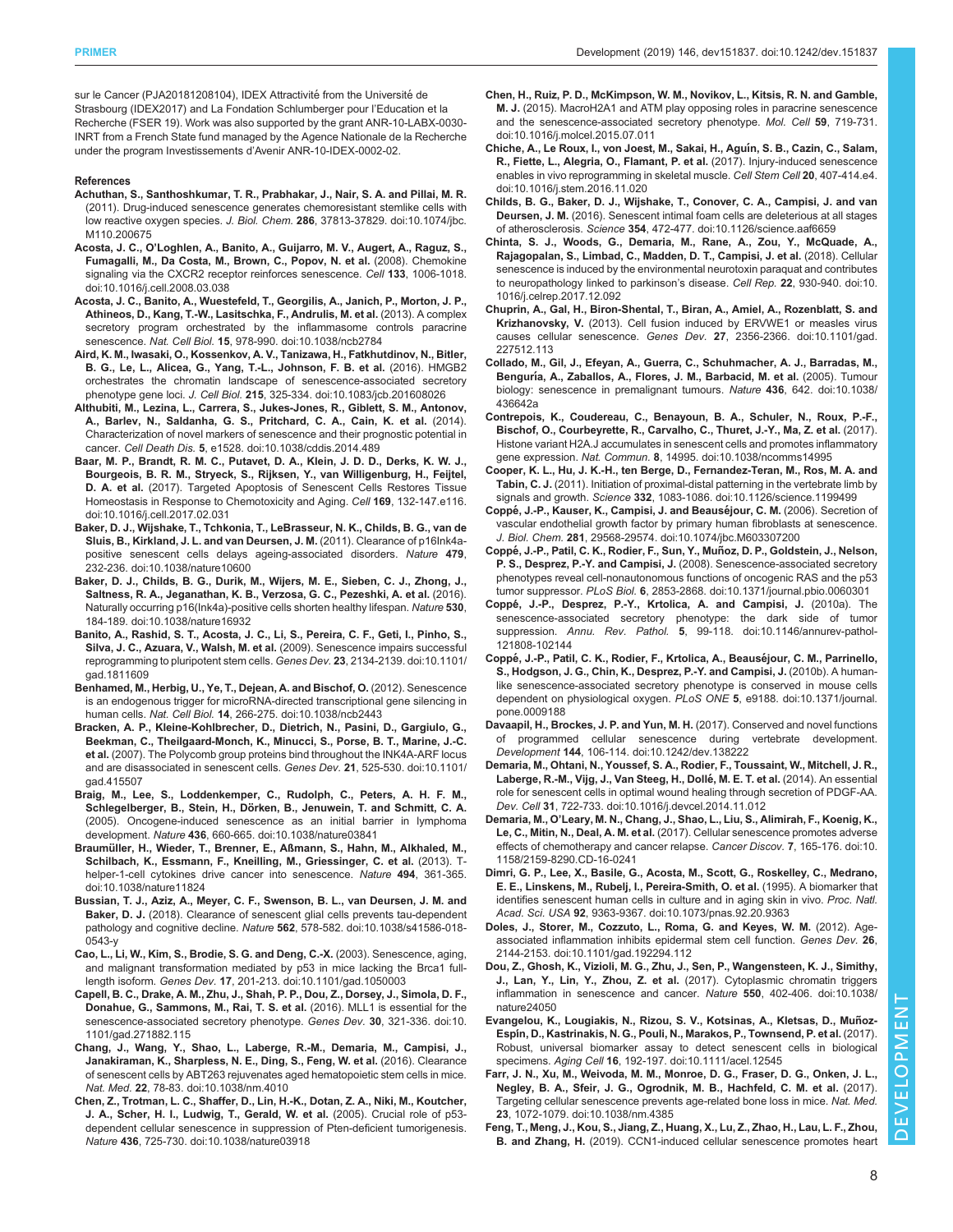<span id="page-8-0"></span>regeneration. Circulation 139[, 2495-2498. doi:10.1161/CIRCULATIONAHA.119.](https://doi.org/10.1161/CIRCULATIONAHA.119.039530) [039530](https://doi.org/10.1161/CIRCULATIONAHA.119.039530)

- [Freund, A., Orjalo, A. V., Desprez, P.-Y. and Campisi, J.](https://doi.org/10.1016/j.molmed.2010.03.003) (2010). Inflammatory [networks during cellular senescence: causes and consequences.](https://doi.org/10.1016/j.molmed.2010.03.003) Trends Mol. Med. 16[, 238-246. doi:10.1016/j.molmed.2010.03.003](https://doi.org/10.1016/j.molmed.2010.03.003)
- Freund, A., Patil, C. K. and Campisi, J. [\(2011\). p38MAPK is a novel DNA damage](https://doi.org/10.1038/emboj.2011.69) [response-independent regulator of the senescence-associated secretory](https://doi.org/10.1038/emboj.2011.69) phenotype. EMBO J. 30[, 1536-1548. doi:10.1038/emboj.2011.69](https://doi.org/10.1038/emboj.2011.69)
- [Freund, A., Laberge, R.-M., Demaria, M. and Campisi, J.](https://doi.org/10.1091/mbc.e11-10-0884) (2012). Lamin B1 loss is [a senescence-associated biomarker.](https://doi.org/10.1091/mbc.e11-10-0884) Mol. Biol. Cell 23, 2066-2075. doi:10.1091/ [mbc.e11-10-0884](https://doi.org/10.1091/mbc.e11-10-0884)
- Fuchs, Y. and Steller, H. [\(2011\). Programmed cell death in animal development](https://doi.org/10.1016/j.cell.2011.10.033) and disease. Cell 147[, 742-758. doi:10.1016/j.cell.2011.10.033](https://doi.org/10.1016/j.cell.2011.10.033)
- [Gibaja, A., Aburto, M. R., Pulido, S., Collado, M., Hurle, J. M., Varela-Nieto, I.](https://doi.org/10.1038/s41598-019-42040-0) **and Magariños, M.** [\(2019\). TGFbeta2-induced senescence during early inner ear](https://doi.org/10.1038/s41598-019-42040-0) development. Sci. Rep. 9[, 5912. doi:10.1038/s41598-019-42040-0](https://doi.org/10.1038/s41598-019-42040-0)
- Glü[ck, S., Guey, B., Gulen, M. F., Wolter, K., Kang, T.-W., Schmacke, N. A.,](https://doi.org/10.1038/ncb3586) [Bridgeman, A., Rehwinkel, J., Zender, L. and Ablasser, A.](https://doi.org/10.1038/ncb3586) (2017). Innate [immune sensing of cytosolic chromatin fragments through cGAS promotes](https://doi.org/10.1038/ncb3586) senescence. Nat. Cell Biol. 19[, 1061-1070. doi:10.1038/ncb3586](https://doi.org/10.1038/ncb3586)
- [Gonzalez-Meljem, J. M., Haston, S., Carreno, G., Apps, J. R., Pozzi, S., Stache,](https://doi.org/10.1038/s41467-017-01992-5) [C., Kaushal, G., Virasami, A., Panousopoulos, L., Mousavy-Gharavy, S. N.](https://doi.org/10.1038/s41467-017-01992-5) et al. [\(2017\). Stem cell senescence drives age-attenuated induction of pituitary](https://doi.org/10.1038/s41467-017-01992-5) [tumours in mouse models of paediatric craniopharyngioma.](https://doi.org/10.1038/s41467-017-01992-5) Nat. Commun. 8, [1819. doi:10.1038/s41467-017-01992-5](https://doi.org/10.1038/s41467-017-01992-5)
- [Gonzalez-Meljem, J. M., Apps, J. R., Fraser, H. C. and Martinez-Barbera, J. P.](https://doi.org/10.1038/s41416-018-0066-1) [\(2018\). Paracrine roles of cellular senescence in promoting tumourigenesis.](https://doi.org/10.1038/s41416-018-0066-1) Br. J. Cancer 118[, 1283-1288. doi:10.1038/s41416-018-0066-1](https://doi.org/10.1038/s41416-018-0066-1)
- [Guillon, J., Petit, C., Moreau, M., Toutain, B., Henry, C., Roche](https://doi.org/10.1038/s41419-019-1406-7)́, H., Bonichon-[Lamichhane, N., Salmon, J. P., Lemonnier, J., Campone, M. et al.](https://doi.org/10.1038/s41419-019-1406-7) (2019). [Regulation of senescence escape by TSP1 and CD47 following chemotherapy](https://doi.org/10.1038/s41419-019-1406-7) treatment. Cell Death Dis. 10[, 199. doi:10.1038/s41419-019-1406-7](https://doi.org/10.1038/s41419-019-1406-7)
- [Guo, Q., Loomis, C. and Joyner, A. L.](https://doi.org/10.1016/j.ydbio.2003.08.012) (2003). Fate map of mouse ventral limb [ectoderm and the apical ectodermal ridge.](https://doi.org/10.1016/j.ydbio.2003.08.012) Dev. Biol. 264, 166-178. doi:10.1016/j. [ydbio.2003.08.012](https://doi.org/10.1016/j.ydbio.2003.08.012)
- [Haag, S. M., Gulen, M. F., Reymond, L., Gibelin, A., Abrami, L., Decout, A.,](https://doi.org/10.1038/s41586-018-0287-8) [Heymann, M., van der Goot, F. G., Turcatti, G., Behrendt, R. et al.](https://doi.org/10.1038/s41586-018-0287-8) (2018). [Targeting STING with covalent small-molecule inhibitors.](https://doi.org/10.1038/s41586-018-0287-8) Nature 559, 269-273. [doi:10.1038/s41586-018-0287-8](https://doi.org/10.1038/s41586-018-0287-8)
- [Hall, B. M., Balan, V., Gleiberman, A. S., Strom, E., Krasnov, P., Virtuoso, L. P.,](https://doi.org/10.18632/aging.101268) [Rydkina, E., Vujcic, S., Balan, K., Gitlin, I. I. et al.](https://doi.org/10.18632/aging.101268) (2017). p16(Ink4a) and [senescence-associated beta-galactosidase can be induced in macrophages as](https://doi.org/10.18632/aging.101268) [part of a reversible response to physiological stimuli.](https://doi.org/10.18632/aging.101268) Aging 9, 1867-1884. doi:10. [18632/aging.101268](https://doi.org/10.18632/aging.101268)
- Hayflick, L. [\(1965\). The limited in vitro lifetime of human diploid cell strains.](https://doi.org/10.1016/0014-4827(65)90211-9) Exp. Cell Res. 37[, 614-636. doi:10.1016/0014-4827\(65\)90211-9](https://doi.org/10.1016/0014-4827(65)90211-9)
- [Helman, A., Klochendler, A., Azazmeh, N., Gabai, Y., Horwitz, E., Anzi, S.,](https://doi.org/10.1038/nm.4054) [Swisa, A., Condiotti, R., Granit, R. Z., Nevo, Y. et al.](https://doi.org/10.1038/nm.4054) (2016). p16(Ink4a)-induced [senescence of pancreatic beta cells enhances insulin secretion.](https://doi.org/10.1038/nm.4054) Nat. Med. 22, [412-420. doi:10.1038/nm.4054](https://doi.org/10.1038/nm.4054)
- [Hernandez-Segura, A., de Jong, T. V., Melov, S., Guryev, V., Campisi, J. and](https://doi.org/10.1016/j.cub.2017.07.033) Demaria, M. [\(2017\). Unmasking transcriptional heterogeneity in senescent cells.](https://doi.org/10.1016/j.cub.2017.07.033) Curr. Biol. 27[, 2652-2660.e4. doi:10.1016/j.cub.2017.07.033](https://doi.org/10.1016/j.cub.2017.07.033)
- [Hesse, R. G., Kouklis, G. K., Ahituv, N. and Pomerantz, J. H.](https://doi.org/10.7554/eLife.07702) (2015). The human [ARF tumor suppressor senses blastema activity and suppresses epimorphic](https://doi.org/10.7554/eLife.07702) tissue regeneration. eLife 4[, e07702. doi:10.7554/eLife.07702](https://doi.org/10.7554/eLife.07702)
- [Hoare, M., Ito, Y., Kang, T.-W., Weekes, M. P., Matheson, N. J., Patten, D. A.,](https://doi.org/10.1038/ncb3397) [Shetty, S., Parry, A. J., Menon, S., Salama, R. et al.](https://doi.org/10.1038/ncb3397) (2016). NOTCH1 mediates [a switch between two distinct secretomes during senescence.](https://doi.org/10.1038/ncb3397) Nat. Cell Biol. 18, [979-992. doi:10.1038/ncb3397](https://doi.org/10.1038/ncb3397)
- [Hong, H., Takahashi, K., Ichisaka, T., Aoi, T., Kanagawa, O., Nakagawa, M.,](https://doi.org/10.1038/nature08235) Okita, K. and Yamanaka, S. [\(2009\). Suppression of induced pluripotent stem cell](https://doi.org/10.1038/nature08235) [generation by the p53-p21 pathway.](https://doi.org/10.1038/nature08235) Nature 460, 1132-1135. doi:10.1038/ [nature08235](https://doi.org/10.1038/nature08235)
- Huang, T. and Rivera-Pérez, J. A. [\(2014\). Senescence-associated beta](https://doi.org/10.1002/dvg.22761)[galactosidase activity marks the visceral endoderm of mouse embryos but is](https://doi.org/10.1002/dvg.22761) not indicative of senescence. Genesis 52[, 300-308. doi:10.1002/dvg.22761](https://doi.org/10.1002/dvg.22761)
- [Ivanov, A., Pawlikowski, J., Manoharan, I., van Tuyn, J., Nelson, D. M., Rai, T. S.,](https://doi.org/10.1083/jcb.201212110) [Shah, P. P., Hewitt, G., Korolchuk, V. I., Passos, J. F. et al.](https://doi.org/10.1083/jcb.201212110) (2013). Lysosome[mediated processing of chromatin in senescence.](https://doi.org/10.1083/jcb.201212110) J. Cell Biol. 202, 129-143. [doi:10.1083/jcb.201212110](https://doi.org/10.1083/jcb.201212110)
- [Jeon, O. H., Kim, C., Laberge, R.-M., Demaria, M., Rathod, S., Vasserot, A. P.,](https://doi.org/10.1038/nm.4324) [Chung, J. W., Kim, D. H., Poon, Y., David, N. et al.](https://doi.org/10.1038/nm.4324) (2017). Local clearance of [senescent cells attenuates the development of post-traumatic osteoarthritis and](https://doi.org/10.1038/nm.4324) [creates a pro-regenerative environment.](https://doi.org/10.1038/nm.4324) Nat. Med. 23, 775-781. doi:10.1038/nm. [4324](https://doi.org/10.1038/nm.4324)
- Jun, J.-I. and Lau, L. F. [\(2010\). The matricellular protein CCN1 induces fibroblast](https://doi.org/10.1038/ncb2070) [senescence and restricts fibrosis in cutaneous wound healing.](https://doi.org/10.1038/ncb2070) Nat. Cell Biol. 12, [676-685. doi:10.1038/ncb2070](https://doi.org/10.1038/ncb2070)
- [Kang, T.-W., Yevsa, T., Woller, N., Hoenicke, L., Wuestefeld, T., Dauch, D.,](https://doi.org/10.1038/nature10599) [Hohmeyer, A., Gereke, M., Rudalska, R., Potapova, A. et al.](https://doi.org/10.1038/nature10599) (2011). [Senescence surveillance of pre-malignant hepatocytes limits liver cancer](https://doi.org/10.1038/nature10599) development. Nature 479[, 547-551. doi:10.1038/nature10599](https://doi.org/10.1038/nature10599)
- [Kang, C., Xu, Q., Martin, T. D., Li, M. Z., Demaria, M., Aron, L., Lu, T., Yankner,](https://doi.org/10.1126/science.aaa5612) B. A., Campisi, J. and Elledge, S. J. [\(2015\). The DNA damage response induces](https://doi.org/10.1126/science.aaa5612) [inflammation and senescence by inhibiting autophagy of GATA4.](https://doi.org/10.1126/science.aaa5612) Science 349, [aaa5612. doi:10.1126/science.aaa5612](https://doi.org/10.1126/science.aaa5612)
- [Kawamura, T., Suzuki, J., Wang, Y. V., Menendez, S., Morera, L. B., Raya, A.,](https://doi.org/10.1038/nature08311) Wahl, G. M. and Izpisúa Belmonte, J. C. [\(2009\). Linking the p53 tumour](https://doi.org/10.1038/nature08311) [suppressor pathway to somatic cell reprogramming.](https://doi.org/10.1038/nature08311) Nature 460, 1140-1144. [doi:10.1038/nature08311](https://doi.org/10.1038/nature08311)
- [Keyes, W. M., Wu, Y., Vogel, H., Guo, X., Lowe, S. W. and Mills, A. A.](https://doi.org/10.1101/gad.342305) (2005). p63 [deficiency activates a program of cellular senescence and leads to accelerated](https://doi.org/10.1101/gad.342305) aging. Genes Dev. 19[, 1986-1999. doi:10.1101/gad.342305](https://doi.org/10.1101/gad.342305)
- Khattak, S., Schuez, M., Richter, T., Knapp, D., Haigo, S. L., Sandoval-Guzmán, [T., Hradlikova, K., Duemmler, A., Kerney, R. and Tanaka, E. M.](https://doi.org/10.1016/j.stemcr.2013.03.002) (2013). [Germline transgenic methods for tracking cells and testing gene function during](https://doi.org/10.1016/j.stemcr.2013.03.002) regeneration in the axolotl. Stem Cell Rep. 1[, 90-103. doi:10.1016/j.stemcr.2013.](https://doi.org/10.1016/j.stemcr.2013.03.002) [03.002](https://doi.org/10.1016/j.stemcr.2013.03.002)
- [Kim, K. M., Noh, J. H., Bodogai, M., Martindale, J. L., Yang, X., Indig, F. E., Basu,](https://doi.org/10.1101/gad.302570.117) [S. K., Ohnuma, K., Morimoto, C., Johnson, P. F. et al.](https://doi.org/10.1101/gad.302570.117) (2017). Identification of [senescent cell surface targetable protein DPP4.](https://doi.org/10.1101/gad.302570.117) Genes Dev. 31, 1529-1534. [doi:10.1101/gad.302570.117](https://doi.org/10.1101/gad.302570.117)
- [Krishnamurthy, J., Torrice, C., Ramsey, M. R., Kovalev, G. I., Al-Regaiey, K., Su,](https://doi.org/10.1172/JCI22475) L. and Sharpless, N. E. [\(2004\). Ink4a/Arf expression is a biomarker of aging.](https://doi.org/10.1172/JCI22475) J. Clin. Invest. 114[, 1299-1307. doi:10.1172/JCI22475](https://doi.org/10.1172/JCI22475)
- [Krishnamurthy, J., Ramsey, M. R., Ligon, K. L., Torrice, C., Koh, A., Bonner-](https://doi.org/10.1038/nature05092)Weir, S. and Sharpless, N. E. [\(2006\). p16INK4a induces an age-dependent](https://doi.org/10.1038/nature05092) [decline in islet regenerative potential.](https://doi.org/10.1038/nature05092) Nature 443, 453-457. doi:10.1038/ [nature05092](https://doi.org/10.1038/nature05092)
- Krizhanovsky, V. and Lowe, S. W. [\(2009\). Stem cells: the promises and perils of](https://doi.org/10.1038/4601085a) p53. Nature 460[, 1085-1086. doi:10.1038/4601085a](https://doi.org/10.1038/4601085a)
- [Krizhanovsky, V., Yon, M., Dickins, R. A., Hearn, S., Simon, J., Miething, C.,](https://doi.org/10.1016/j.cell.2008.06.049) Yee, H., Zender, L. and Lowe, S. W. [\(2008\). Senescence of activated stellate](https://doi.org/10.1016/j.cell.2008.06.049) cells limits liver fibrosis. Cell 134[, 657-667. doi:10.1016/j.cell.2008.06.049](https://doi.org/10.1016/j.cell.2008.06.049)
- [Krtolica, A., Parrinello, S., Lockett, S., Desprez, P.-Y. and Campisi, J.](https://doi.org/10.1073/pnas.211053698) (2001). [Senescent fibroblasts promote epithelial cell growth and tumorigenesis: a link](https://doi.org/10.1073/pnas.211053698) [between cancer and aging.](https://doi.org/10.1073/pnas.211053698) Proc. Natl. Acad. Sci. USA 98, 12072-12077. doi:10. [1073/pnas.211053698](https://doi.org/10.1073/pnas.211053698)
- [Kuilman, T., Michaloglou, C., Vredeveld, L. C. W., Douma, S., van Doorn, R.,](https://doi.org/10.1016/j.cell.2008.03.039) [Desmet, C. J., Aarden, L. A., Mooi, W. J. and Peeper, D. S.](https://doi.org/10.1016/j.cell.2008.03.039) (2008). Oncogene[induced senescence relayed by an interleukin-dependent inflammatory network.](https://doi.org/10.1016/j.cell.2008.03.039) Cell 133[, 1019-1031. doi:10.1016/j.cell.2008.03.039](https://doi.org/10.1016/j.cell.2008.03.039)
- [Kuilman, T., Michaloglou, C., Mooi, W. J. and Peeper, D. S.](https://doi.org/10.1101/gad.1971610) (2010). The essence of senescence. Genes Dev. 24[, 2463-2479. doi:10.1101/gad.1971610](https://doi.org/10.1101/gad.1971610)
- [Lazzerini Denchi, E., Attwooll, C., Pasini, D. and Helin, K.](https://doi.org/10.1128/MCB.25.7.2660-2672.2005) (2005). Deregulated [E2F activity induces hyperplasia and senescence-like features in the mouse](https://doi.org/10.1128/MCB.25.7.2660-2672.2005) pituitary gland. Mol. Cell Biol. 25[, 2660-2672. doi:10.1128/MCB.25.7.2660-2672.](https://doi.org/10.1128/MCB.25.7.2660-2672.2005) [2005](https://doi.org/10.1128/MCB.25.7.2660-2672.2005)
- [Le, O. N. L., Rodier, F., Fontaine, F., Coppe, J.-P., Campisi, J., DeGregori, J.,](https://doi.org/10.1111/j.1474-9726.2010.00567.x) Laverdière, C., Kokta, V., Haddad, E. and Beauséjour, C. M. (2010). Ionizing [radiation-induced long-term expression of senescence markers in mice is](https://doi.org/10.1111/j.1474-9726.2010.00567.x) [independent of p53 and immune status.](https://doi.org/10.1111/j.1474-9726.2010.00567.x) Aging Cell 9, 398-409. doi:10.1111/j. [1474-9726.2010.00567.x](https://doi.org/10.1111/j.1474-9726.2010.00567.x)
- [Lee, B. Y., Han, J. A., Im, J. S., Morrone, A., Johung, K., Goodwin, E. C., Kleijer,](https://doi.org/10.1111/j.1474-9726.2006.00199.x) [W. J., DiMaio, D. and Hwang, E. S.](https://doi.org/10.1111/j.1474-9726.2006.00199.x) (2006). Senescence-associated beta[galactosidase is lysosomal beta-galactosidase.](https://doi.org/10.1111/j.1474-9726.2006.00199.x) Aging Cell 5, 187-195. doi:10. [1111/j.1474-9726.2006.00199.x](https://doi.org/10.1111/j.1474-9726.2006.00199.x)
- Li, W. [\(2013\). Phagocyte dysfunction, tissue aging and degeneration.](https://doi.org/10.1016/j.arr.2013.05.006) Ageing Res. Rev. 12[, 1005-1012. doi:10.1016/j.arr.2013.05.006](https://doi.org/10.1016/j.arr.2013.05.006)
- Li, H., Collado, M., Villasante, A., Strati, K., Ortega, S., Cañamero, M., Blasco, M. A. and Serrano, M. [\(2009\). The Ink4/Arf locus is a barrier for iPS cell](https://doi.org/10.1038/nature08290) reprogramming. Nature 460[, 1136-1139. doi:10.1038/nature08290](https://doi.org/10.1038/nature08290)
- [Li, Y., Zhao, H., Huang, X., Tang, J., Zhang, S., Li, Y., Liu, X., He, L., Ju, Z., Lui,](https://doi.org/10.1038/s41422-018-0050-6) K. O. et al. [\(2018\). Embryonic senescent cells re-enter cell cycle and contribute to](https://doi.org/10.1038/s41422-018-0050-6) tissues after birth. Cell Res. 28[, 775-778. doi:10.1038/s41422-018-0050-6](https://doi.org/10.1038/s41422-018-0050-6)
- Lorda-Diez, C. I., Garcia-Riart, B., Montero, J. A., Rodriguez-León, J., Garcia-Porrero, J. A. and Hurle, J. M. [\(2015\). Apoptosis during embryonic tissue](https://doi.org/10.18632/aging.100844) [remodeling is accompanied by cell senescence.](https://doi.org/10.18632/aging.100844) Aging 7, 974-985. doi:10.18632/ [aging.100844](https://doi.org/10.18632/aging.100844)
- [Lujambio, A., Akkari, L., Simon, J., Grace, D., Tschaharganeh, D. F., Bolden,](https://doi.org/10.1016/j.cell.2013.03.020) [J. E., Zhao, Z., Thapar, V., Joyce, J. A., Krizhanovsky, V. et al.](https://doi.org/10.1016/j.cell.2013.03.020) (2013). Non-cell[autonomous tumor suppression by p53.](https://doi.org/10.1016/j.cell.2013.03.020) Cell 153, 449-460. doi:10.1016/j.cell. [2013.03.020](https://doi.org/10.1016/j.cell.2013.03.020)
- Marió[n, R. M., Strati, K., Li, H., Murga, M., Blanco, R., Ortega, S., Fernandez-](https://doi.org/10.1038/nature08287)[Capetillo, O., Serrano, M. and Blasco, M. A.](https://doi.org/10.1038/nature08287) (2009). A p53-mediated DNA [damage response limits reprogramming to ensure iPS cell genomic integrity.](https://doi.org/10.1038/nature08287) Nature 460[, 1149-1153. doi:10.1038/nature08287](https://doi.org/10.1038/nature08287)

DEVELOPMENT

ELO

 $\geq$  $\overline{\mathsf{C}}$ 

z 画 Ma